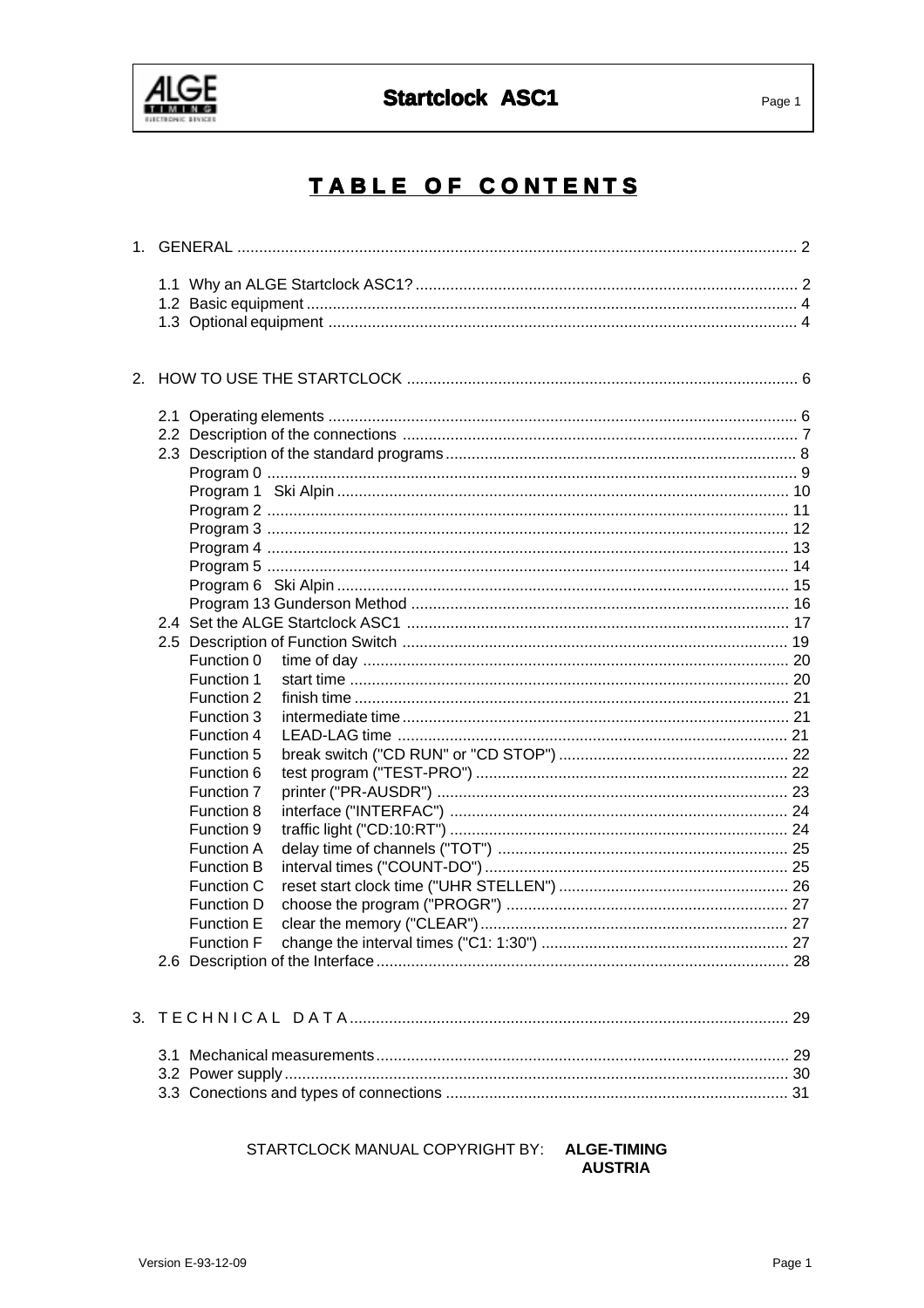

## **1. G E N E R A L**

## **1.1 WHY AN ALGE STARTCLOCK ASC1:**

#### **T I M I N G D E V I C E : D E V I :**

The ALGE Startclock, a microprocessor controlled timing device with analog and digital displays, incorporates itself in the "ALGE-TIMING" family well. Timing accuracy is to the 1/1000 of a second.

#### $SYNCHRONIZEABLE:$

You can synchronize the ALGE Startclock with other timers. Through pushing a start button or with a external start impulse it is possible to synchronize the Startclock with other timers.

#### **C O U N T D O W N : O U N D O :**

In regular intervals or by pushing a start button an acoustic count down starts. It is possible to plug an external speaker.

### **TRAFFIC LIGHT CONTROL:**

With the acoustic count down a semaphore shows the count down condition in the right upper corner of the Startclock. It is also possible to plug an external traffic light (with red, yellow, and green).

#### **START IMPULSE OUTPUT:**

Together with the acoustic start signal there is a start impulse (e.g. for start gates or start impulse for primary timing).

#### **REMOTE CONTROL:**

With optional equipment ASC-TELE remote control it is possible to turn the count down off, or switch between the three count down times. When using program 2, 3, or 5, do not plug the remote control. If you plug it, it makes you all the time intermediate impulses.

#### **TIME MEASUREMENT:**

Max. three timing channels for start gates, photocells or hand switches. Precision to 1/1000 seconds (e.g. for start time intermediate time or final time).

#### **LEAD - LAG TIMING:**

The lead or lag time is automatically measured and showed on the display.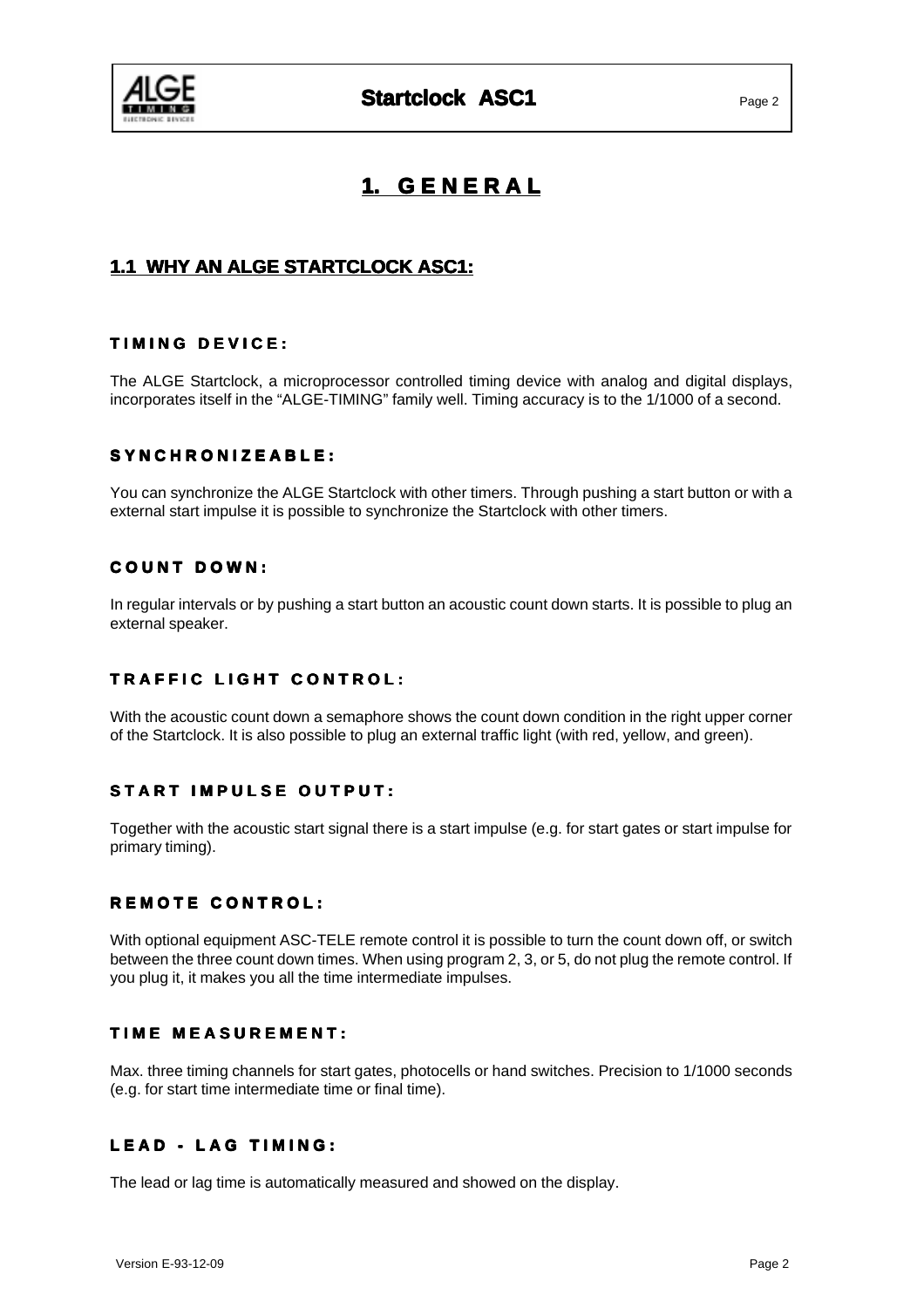

### **B A C K - U P T I M I N G : T I N G :**

Together with the function as a Startclock it is very useful for back-up timing.

#### **DATA STORAGE:**

All timing impulse will be stored in the ASC1 memory. They stay in the memory until they are cleared.

### **OUTPUT OF ALL TIMING IMPULSES:**

All timing impulses, as well as the lead or lag times will be printed with channel- and memory number. All the stored times can be printed or shown at the display at a later time, even after turning the ASC1 off.

#### **THE ALGE ASC1 IS EASY TO HANDLE:**

There is for almost all races a program stored in the ASC1, which you can select with the input of the program number.

#### **IT IS UNIVERSL EQUIPMENT:**

The data of the stored programs are easy to change for a special race.

### **COMPUTER INTERFACE:**

The ASC1 can be plugged to a computer through a RS 232C compatible interface.

#### **BATTERY CONTROL:**

A meter on upper left corner of the front side shows the condition of the battery. If the meter is in the read area the battery has to be recharged.

If the supply continues to get lower the ASC1 turns off in two steps:

- Step 1:

Second hand and printing stops. Minute hand and count down continue until voltage goes down to step 2. The times will be still measured, stored and shown on the display. As soon as the supply is o.k. again the ASC1 works compleate again.

- Step 2:

ASC1 switches complete off, but stores the memory.

## **E L E C T R I C A L S U P P L Y : E L T R I S U P P Y :**

External supplied with 12 to 15 VDC or with built in rechargeable batteries and recharger (110 VAC or 220-240 VAC)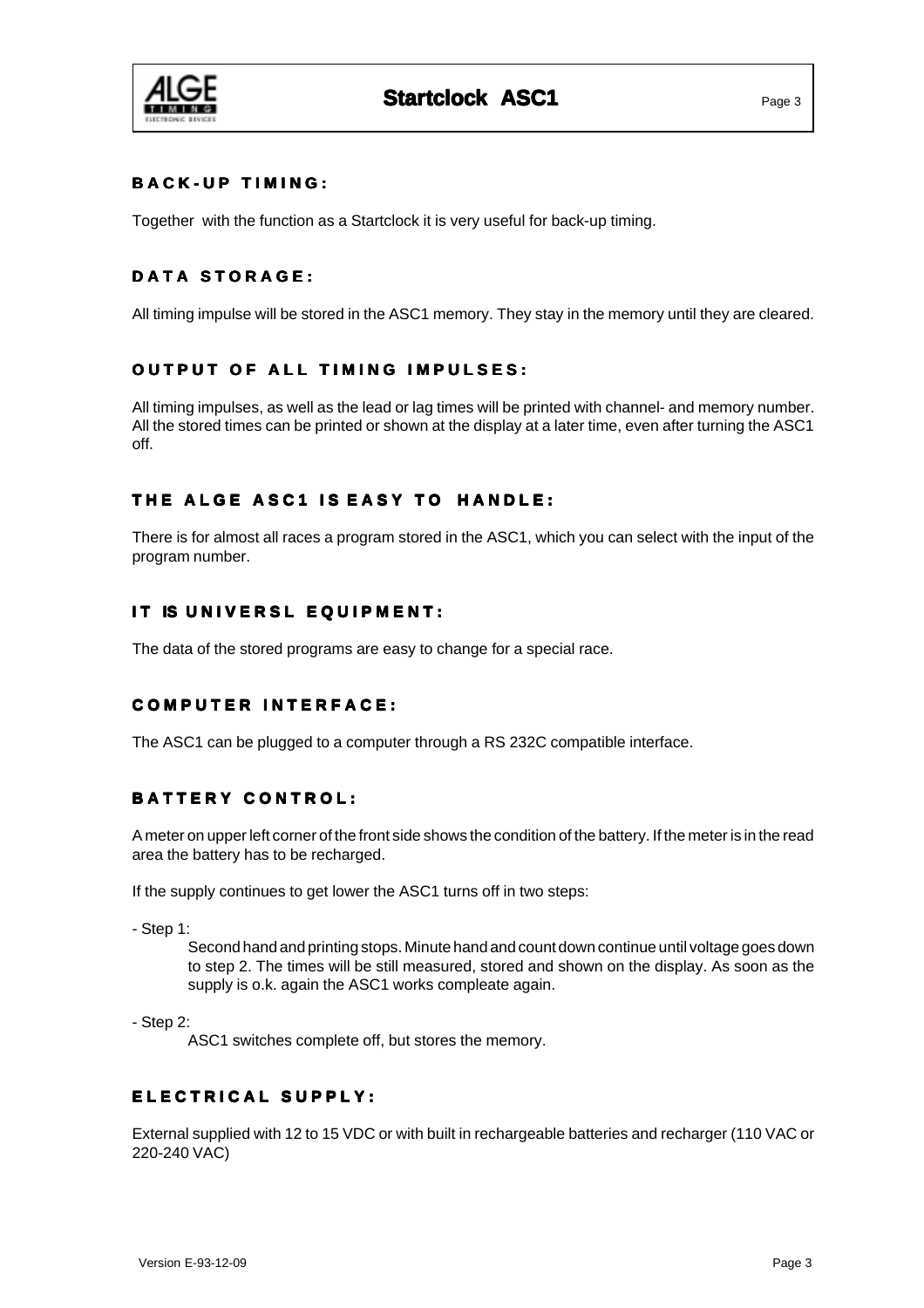

## **1.2. BASIC EQUIPMENT:**

The ALGE Startclock ASC1 comes standard without the "power-pack" (battery cell with charger).

With an external supply of 12 to 15 VDC is the ASC1 completely functional and does not need further optional equipment.

If the ASC1 is used as a Startclock and back-up timer the parallel contacts or start and finish contacts have to be connected.

## **1.3. OPTIONAL EQUIPMENT:**

The ALGE ASC1 completes the big ALGE-TIMING family. Every ALGE device (e.g. photocell, printer, startgate, etc.) can be plugged into the ASC1.

ALGE devices which can be used with the Startclock ASC1:

- up to three photocells
- startgate
- hand switch
- printer
- external speaker
- headphones with speech amplifier SV3
- remote control ASC-TELE
- external traffic light
- computer through RS 232 C interface
- tripod to set up the Startclock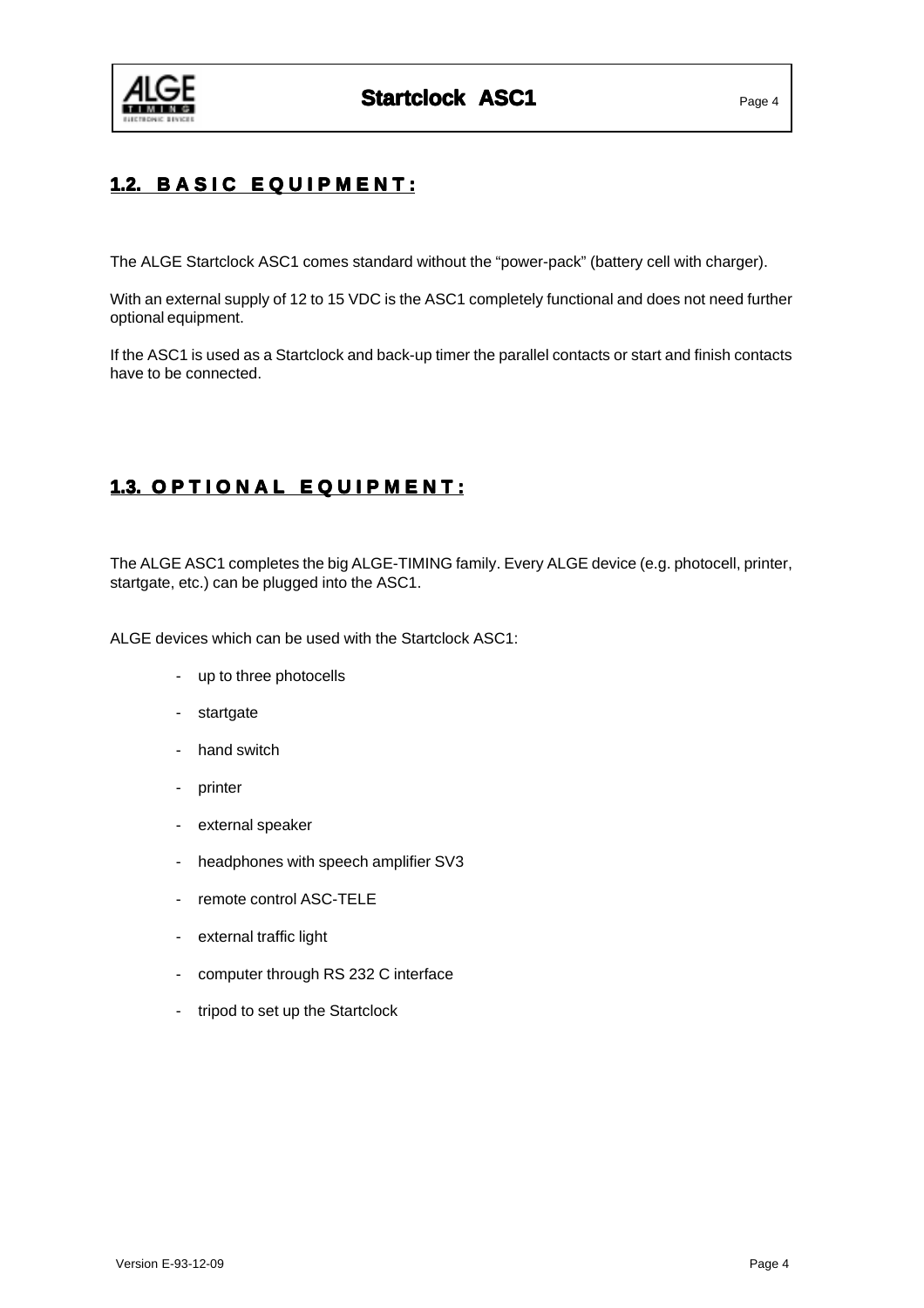

Version E-93-12-09 Version E-93-12-09

Page 5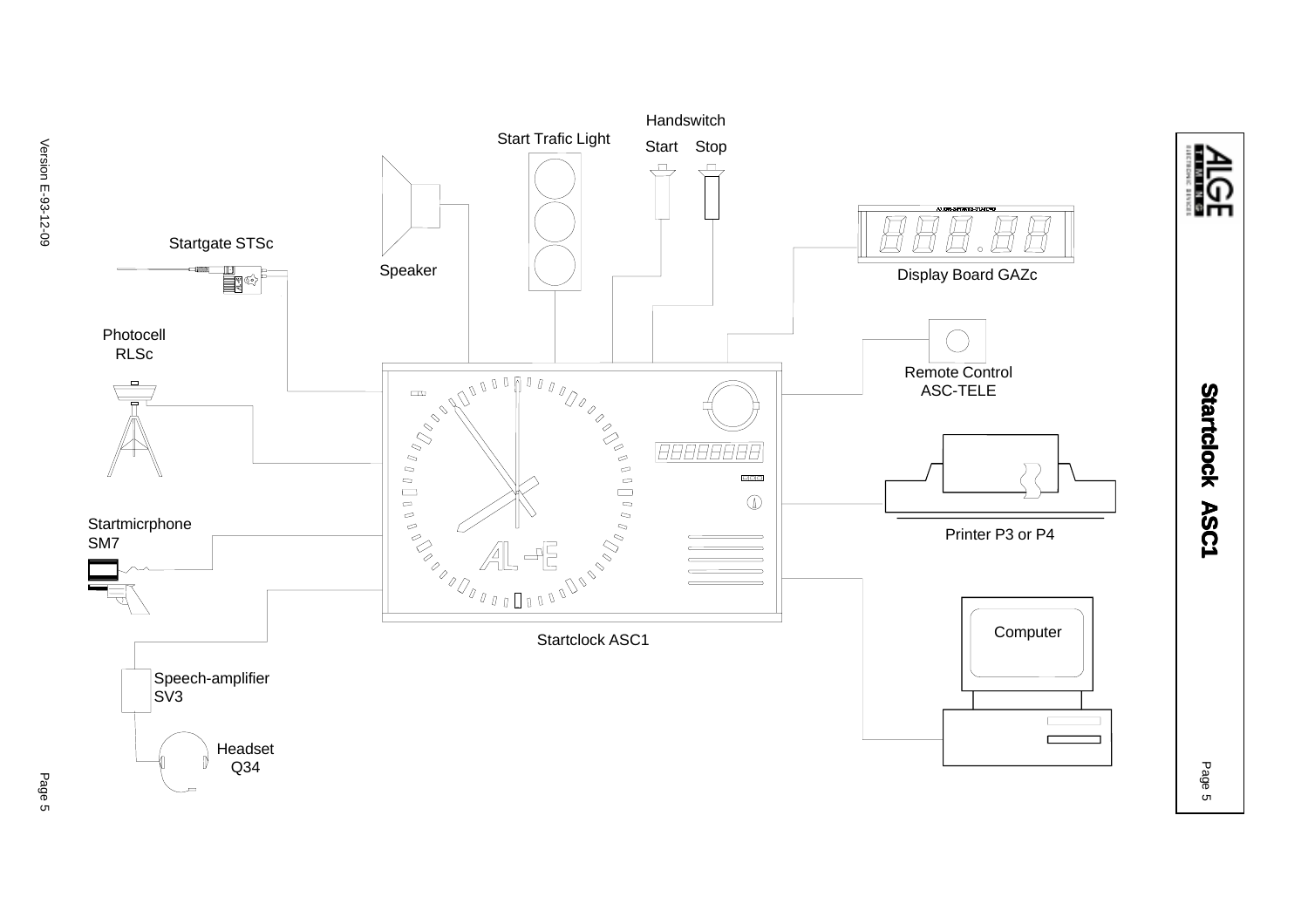

# **2. HOW TO USE THE STARTCLOCK**

## **2.1. OPERATING ELEMENTS: 2.1. OPERATING ELEMENTS:**

### **1. ANALOG CLOCK:**

Clock is microprocessor controlled and shows the time of day.

#### **2. DISPLAY: DISPLAY:**

Seven segment display with eight digits. Display according to the function switch, e.g. time of day, finish time, running time, lead or lag, count down time, ...

### **3. INPUT KEYS: INPUT KEYS:**

This keys are used to control the ASC1 (e.g. input of time of day, interval times, program number,...)

- + .. plus: count up
- ... minus: count down
- \* .. star: confirm key and move cursor to the right Push "\*" and "-" together to move the cursor to the left.

#### **4. FUNCTION SWITCH: SWITCH:**

Switch with 16 different positions. Position of the switch controls the interface (e.g. time of day, start time, finish time,...).

#### **5. INTERNAL SEMAPHORE**:

Internal semaphore displays red or green depending on the countdown.

#### **6. INTERNAL SPEAKER:**

Acoustic 4 ohm speaker inside the ASC1.

#### **7. VOLTAGE CONTROL:**

Meter in the upper left corner of the front side of the Startclock shows the battery condition. Battery is o.k. as long the hand is not in the red.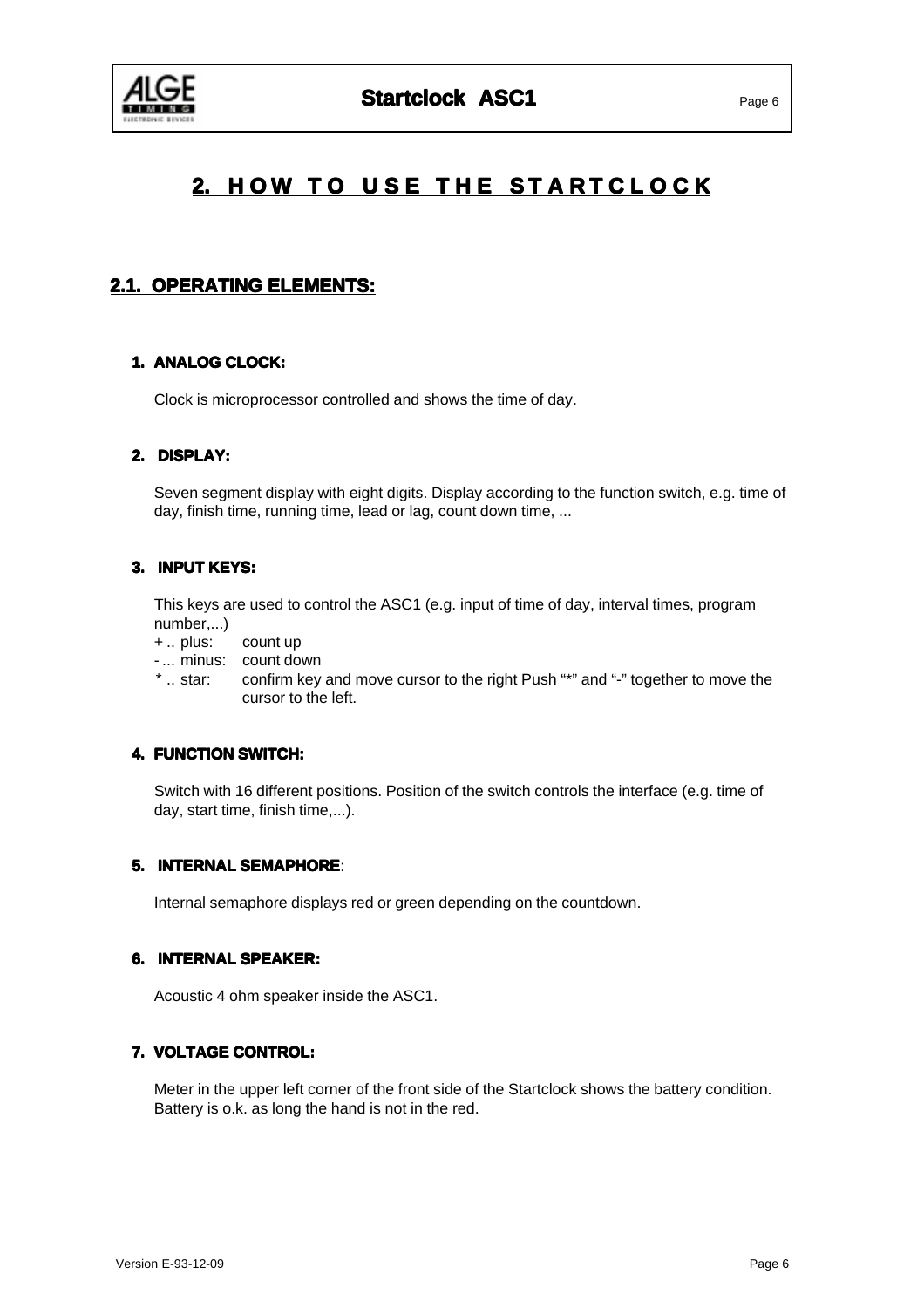

## **2.2. DESCRIPTION OF THE CONNECTIONS: 2.2. OF THE CONNECTIONS:**

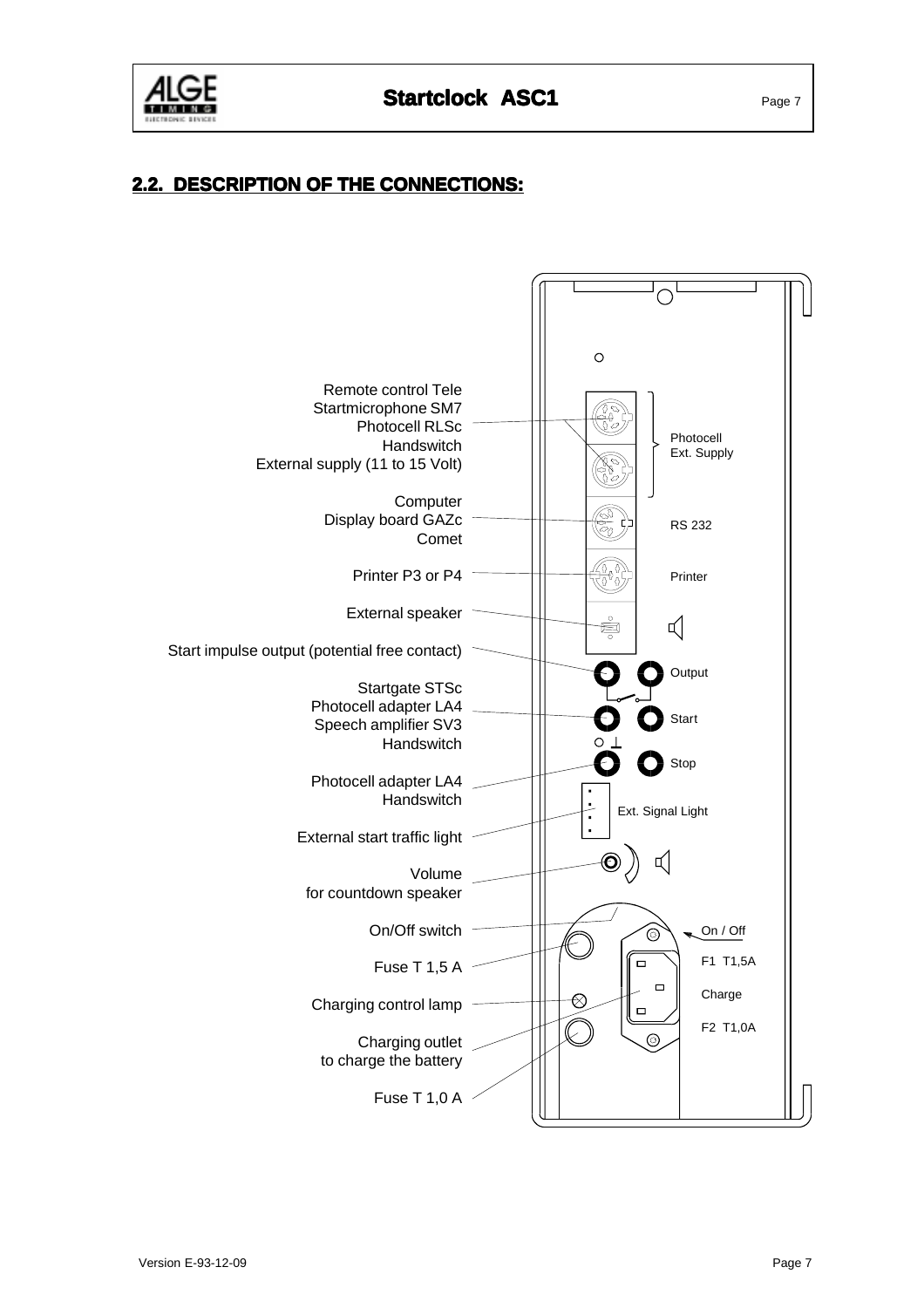

## **2.3. DESCRIPTION OF STANDARD PROGRAMS: 2.3. PROGRAMS:**

The ALGE Startclock ASC1 has 8 standard programs for different usage. These programs can be easy changed by the user of the ASC1 and stay in the memory until another program is selected.

Turning the Startclock off does not clear the changed program as long the battery (power pack) is not empty.

Change the standard program by turning the function switch to the position you want to change. Use the input keys (+,-,\*) to change the parameters (see description of function kees on page 20).

#### **Delay times: Delay times:**

The delay times for the time channels are the same in all programs:

| Channel 1 (start) 0.50 seconds         |  |
|----------------------------------------|--|
| Channel 2 (stop)  0.12 seconds         |  |
| Channel 3 (intermediate)  0.12 seconds |  |

Delay times can be easy changed (see function A, page 25).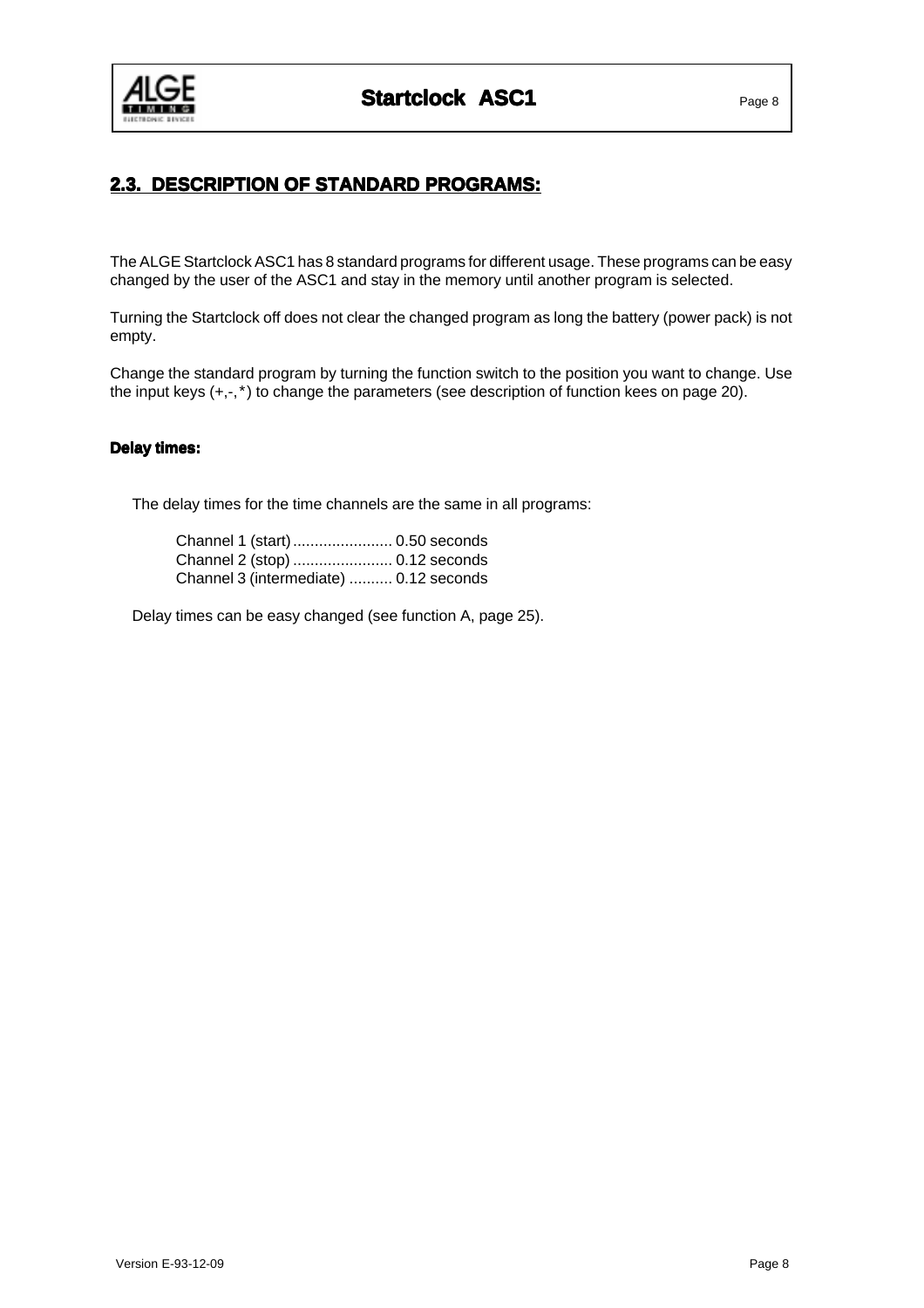

| $\sim$ | <b>AMOUNT OF TIME CHANNELS:</b>              |                                         | 2 (Start, Stop)                 |  |
|--------|----------------------------------------------|-----------------------------------------|---------------------------------|--|
|        | <b>COUNT-DOWN:</b><br><b>INTERVAL TIMES:</b> | yes<br>C <sub>1</sub><br>C <sub>2</sub> | 1.00 minutes<br>0.30 minutes    |  |
|        | <b>START TOLERANCE:</b>                      | C <sub>3</sub>                          | 0.40 minutes<br>$+/-$ 5 seconds |  |
|        |                                              |                                         |                                 |  |

**LEAD / LAG:** 

no

- TRAFFIC LIGHT:

|                                    | <i>INTFRNAI</i>  | <i><b>FXTFRNAI</b></i>  |
|------------------------------------|------------------|-------------------------|
| <i>COUNT-DOWN</i>                  | <i>SEMAPHORE</i> | <i>TRAFFIC LIGHT</i>    |
| 10 -                               |                  | RED                     |
|                                    |                  | <b>RFD</b>              |
| 8                                  |                  | <b>RFD</b>              |
| 7                                  |                  | YELLOW                  |
| 6                                  |                  | <b>ELLOW</b>            |
| 5  Start tolerance 1  GREEN  GREEN |                  |                         |
|                                    |                  |                         |
| 3                                  |                  |                         |
| 2                                  |                  |                         |
|                                    |                  |                         |
| ∩                                  |                  |                         |
|                                    |                  |                         |
|                                    |                  |                         |
| -3                                 |                  |                         |
|                                    |                  |                         |
| -5 Start tolerance 2  RED          |                  |                         |
| -6                                 |                  | RED                     |
|                                    |                  | the contract of the RFD |
| -8                                 |                  | <b>RFD</b>              |
|                                    |                  | RFD                     |
|                                    |                  | <b>RFD</b>              |

- REMOTE CONTROL CHANNEL: yes
- PRECISION:

1/100 secunds

- ACTIVE CONNECTIONS:

Lightbeam/Ext. Supply **RS 232** printer output start stop ext. signal light remote control

- No intermediate time is possible!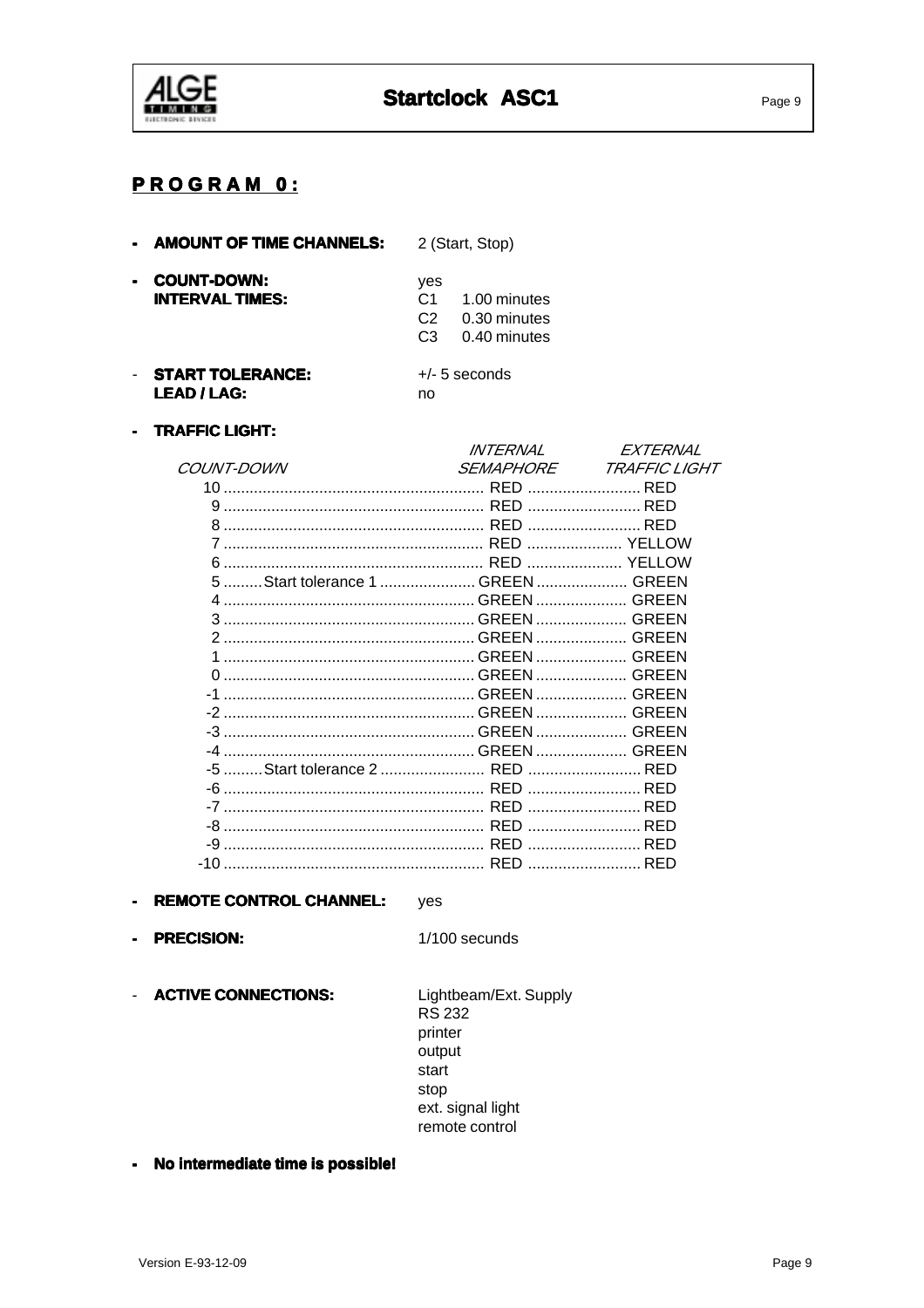

#### **Ski Alpin PROGRAM 1:**

- AMOUNT OF TIME CHANNELS: 2 (Start, Stop)

| - COUNT-DOWN:<br><b>INTERVAL TIMES:</b> | ves<br>C <sub>3</sub> | C <sub>1</sub> 1.00 minutes<br>C <sub>2</sub> 0.30 minutes<br>0.40 minutes |
|-----------------------------------------|-----------------------|----------------------------------------------------------------------------|
| ATI BT TAI FRINAP.                      |                       |                                                                            |

- START TOLERANCE:  $+/-$  5 seconds **LEAD / LAG:** yes
- TRAFFIC LIGHT:

|                 | <i>INTERNAL</i>  | <i>FXTFRNAI</i>      |
|-----------------|------------------|----------------------|
| COUNT-DOWN      | <i>SEMAPHORE</i> | <b>TRAFFIC LIGHT</b> |
| 10 <sub>1</sub> |                  | RED                  |
|                 |                  |                      |
|                 |                  |                      |
|                 |                  |                      |
|                 |                  |                      |
|                 |                  |                      |
| 4               |                  |                      |
|                 |                  |                      |
|                 |                  |                      |
|                 |                  |                      |
|                 |                  |                      |
|                 |                  |                      |
|                 |                  |                      |
|                 |                  |                      |
| -4              |                  |                      |
|                 |                  |                      |
|                 |                  |                      |
|                 |                  |                      |
|                 |                  |                      |
| -9              |                  | RED                  |
| -10             |                  |                      |
|                 |                  |                      |

- REMOTE CONTROL CHANNEL: yes
- PRECISION:

 $1/100$  secunds

- ACTIVE CONNECTIONS: Lightbeam/Ext. Supply **RS 232** printer output start stop ext. signal light remote control
- No intermediate time is possible!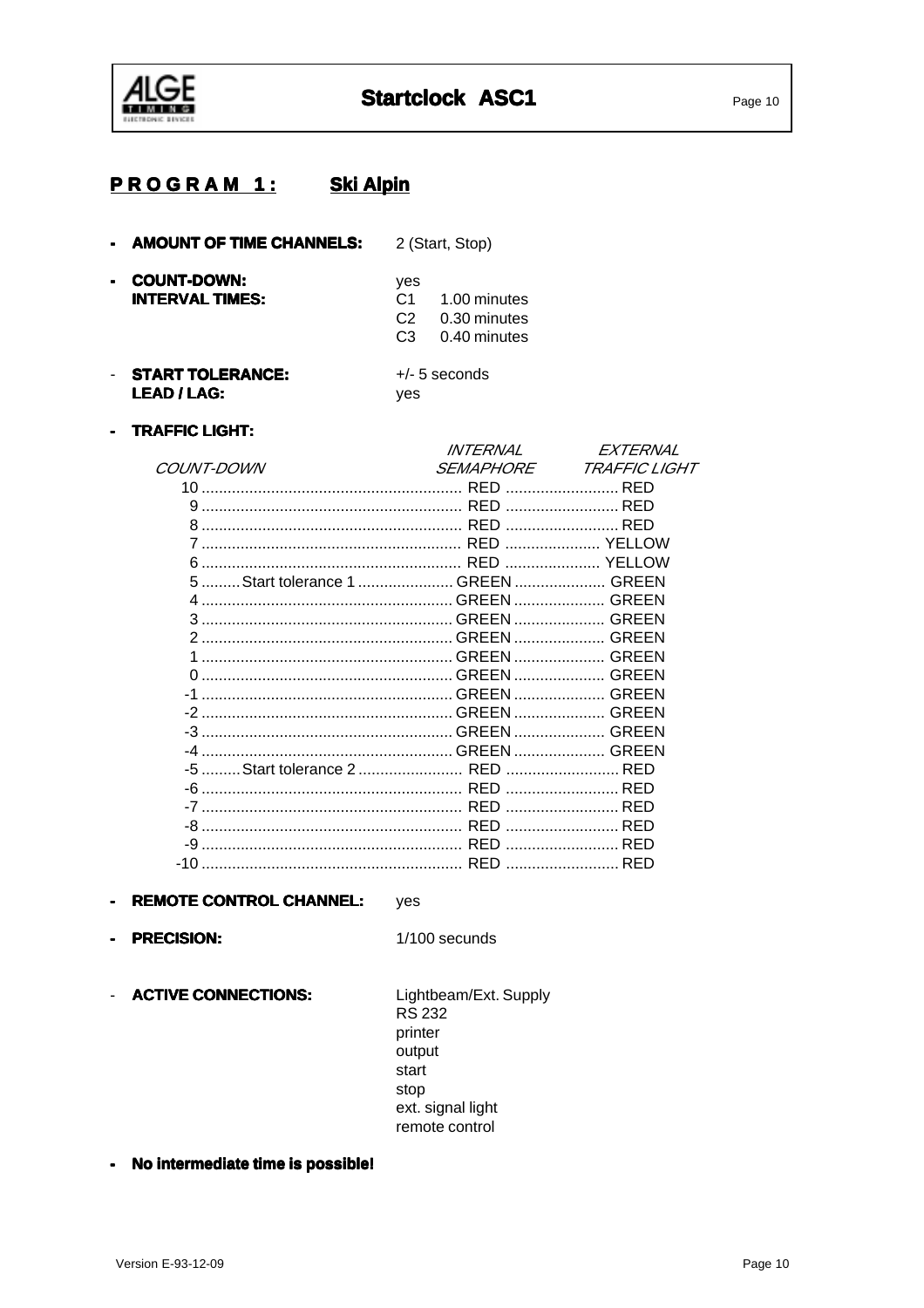

## **PROGRAM 2:**

| - AMOUNT OF TIME CHANNELS:                                     | 3 (Start, Stop, Intermediate)                                                                 |
|----------------------------------------------------------------|-----------------------------------------------------------------------------------------------|
| <b>COUNT-DOWN:</b><br>$\blacksquare$<br><b>INTERVAL TIMES:</b> | yes<br>C <sub>1</sub><br>1.30 minutes<br>1.00 minutes<br>C2<br>0.40 minutes<br>C <sub>3</sub> |
| <b>START TOLERANCE:</b><br><b>LEAD/LAG:</b>                    | -9 seconds<br>ves                                                                             |

#### - TRAFFIC LIGHT:

|                                       | <i>INTERNAL</i>  | EXTERNAL                    |
|---------------------------------------|------------------|-----------------------------|
| <i>COUNT-DOWN</i>                     | <i>SEMAPHORE</i> | <i><b>TRAFFIC LIGHT</b></i> |
| 10                                    |                  | <b>RFD</b>                  |
|                                       |                  | <b>RFD</b>                  |
| 8                                     |                  |                             |
|                                       |                  | RED                         |
| ี                                     |                  | <b>RFD</b>                  |
| 5                                     |                  | <b>ELLOW</b>                |
|                                       |                  |                             |
| 3                                     |                  |                             |
|                                       |                  |                             |
|                                       |                  |                             |
| Start tolerance 1  GREEN  GREEN<br>0  |                  |                             |
|                                       |                  | <b>Example 2</b> GREEN      |
|                                       |                  | <b>Example 2</b> GREEN      |
| -3                                    |                  |                             |
|                                       |                  |                             |
| -5                                    |                  | GREEN                       |
| -6                                    |                  | <b>Example 2</b> GREEN      |
| -7                                    |                  | GREFN                       |
| -8                                    |                  | GREEN                       |
| Start tolerance 2  GREEN  GREEN<br>-9 |                  |                             |
| -10                                   |                  |                             |
|                                       |                  |                             |

- REMOTE CONTROL CHANNEL:

no (do not plug remote control!)

- PRECISION:

 $1/1000$  secunds

- ACTIVE CONNECTIONS:

Lightbeam/Ext. Supply **RS 232** printer output start stop intermediate ext. signal light

- Remote control is not possible!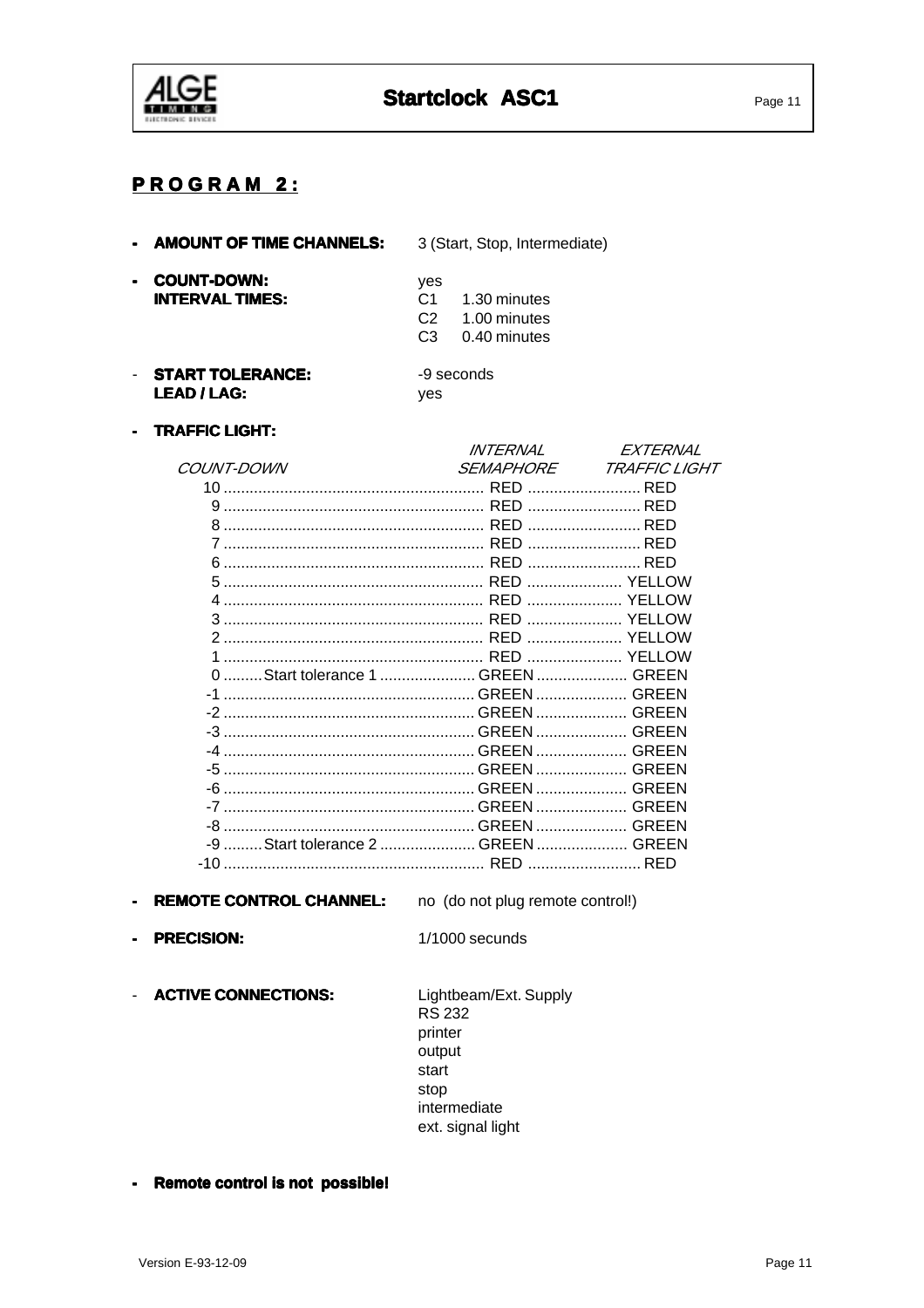

2 (Start, Stop)

## **PROGRAM 3:**

| - COUNT-DOWN:<br><b>INTERVAL TIMES:</b> | ves<br>Count down start with handswitch 022-02 |
|-----------------------------------------|------------------------------------------------|
|                                         |                                                |

- START TOLERANCE: -9 seconds **LEAD / LAG:** no

- AMOUNT OF TIME CHANNELS:

#### - TRAFFIC LIGHT:

|                                     | <i>INTFRNAI</i>  | <i><b>FXTERNAI</b></i> |
|-------------------------------------|------------------|------------------------|
| <i>COUNT-DOWN</i>                   | <i>SEMAPHORE</i> | <b>TRAFFIC LIGHT</b>   |
| 10                                  |                  | RED                    |
|                                     |                  |                        |
| 8                                   |                  |                        |
|                                     |                  |                        |
|                                     |                  |                        |
| 5                                   |                  |                        |
|                                     |                  |                        |
| 3                                   |                  |                        |
| 2                                   |                  |                        |
|                                     |                  |                        |
|                                     |                  |                        |
| $-1$                                |                  |                        |
|                                     |                  |                        |
| -3                                  |                  |                        |
|                                     |                  |                        |
| -5                                  |                  |                        |
|                                     |                  |                        |
| -7                                  |                  |                        |
| -8                                  |                  |                        |
| -9  Start tolerance 2  GREEN  GREEN |                  |                        |
| $-10$                               |                  | RED                    |
|                                     |                  |                        |

- REMOTE CONTROL CHANNEL: no (do not plug remote control!)
- PRECISION:

 $1/1000$  secunds

- ACTIVE CONNECTIONS:

Lightbeam/Ext. Supply **RS 232** printer .<br>output start stop ext. signal light

- Remote control is not possible!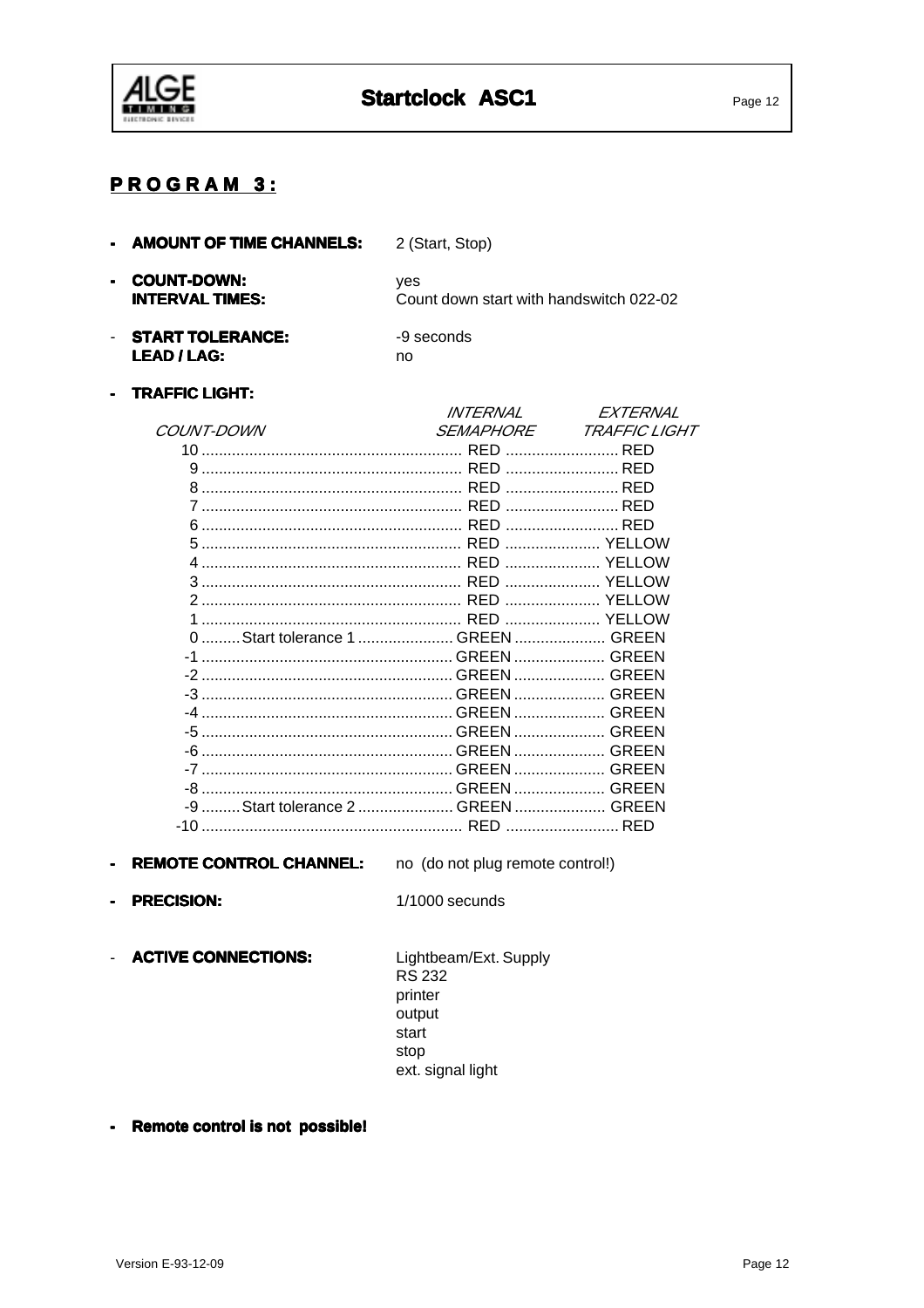

## **PROGRAM 4:**

| <b>AMOUNT OF TIME CHANNELS:</b>              |                                                           | 2 (Start, Stop)                              |  |
|----------------------------------------------|-----------------------------------------------------------|----------------------------------------------|--|
| <b>COUNT-DOWN:</b><br><b>INTERVAL TIMES:</b> | yes<br>C <sub>1</sub><br>C <sub>2</sub><br>C <sub>3</sub> | 0.30 minutes<br>0.20 minutes<br>1.00 minutes |  |
| <b>START TOLERANCE:</b><br><b>LEAD/LAG:</b>  | ves                                                       | $+/-$ 3 seconds                              |  |

#### - TRAFFIC LIGHT:

| <i>INTFRNAI</i>                    | <i><b>FXTERNAI</b></i>      |
|------------------------------------|-----------------------------|
| <i>SEMAPHORE</i>                   | <b>TRAFFIC LIGHT</b>        |
|                                    | RED                         |
|                                    | RED                         |
|                                    |                             |
|                                    |                             |
|                                    |                             |
| 5  Start tolerance 1  GREEN  GREEN |                             |
|                                    |                             |
|                                    |                             |
|                                    |                             |
|                                    |                             |
|                                    |                             |
|                                    |                             |
|                                    |                             |
|                                    |                             |
|                                    |                             |
|                                    |                             |
|                                    |                             |
|                                    | in the contract of the RFD. |
|                                    |                             |
|                                    | RED                         |
|                                    |                             |
|                                    |                             |

#### - REMOTE CONTROL CHANNEL: yes

- PRECISION:

1/100 secunds

- ACTIVE CONNECTIONS:

Lightbeam/Ext. Supply **RS 232** printer output start stop intermediate ext. signal light remote control

- No intermediate time is possible!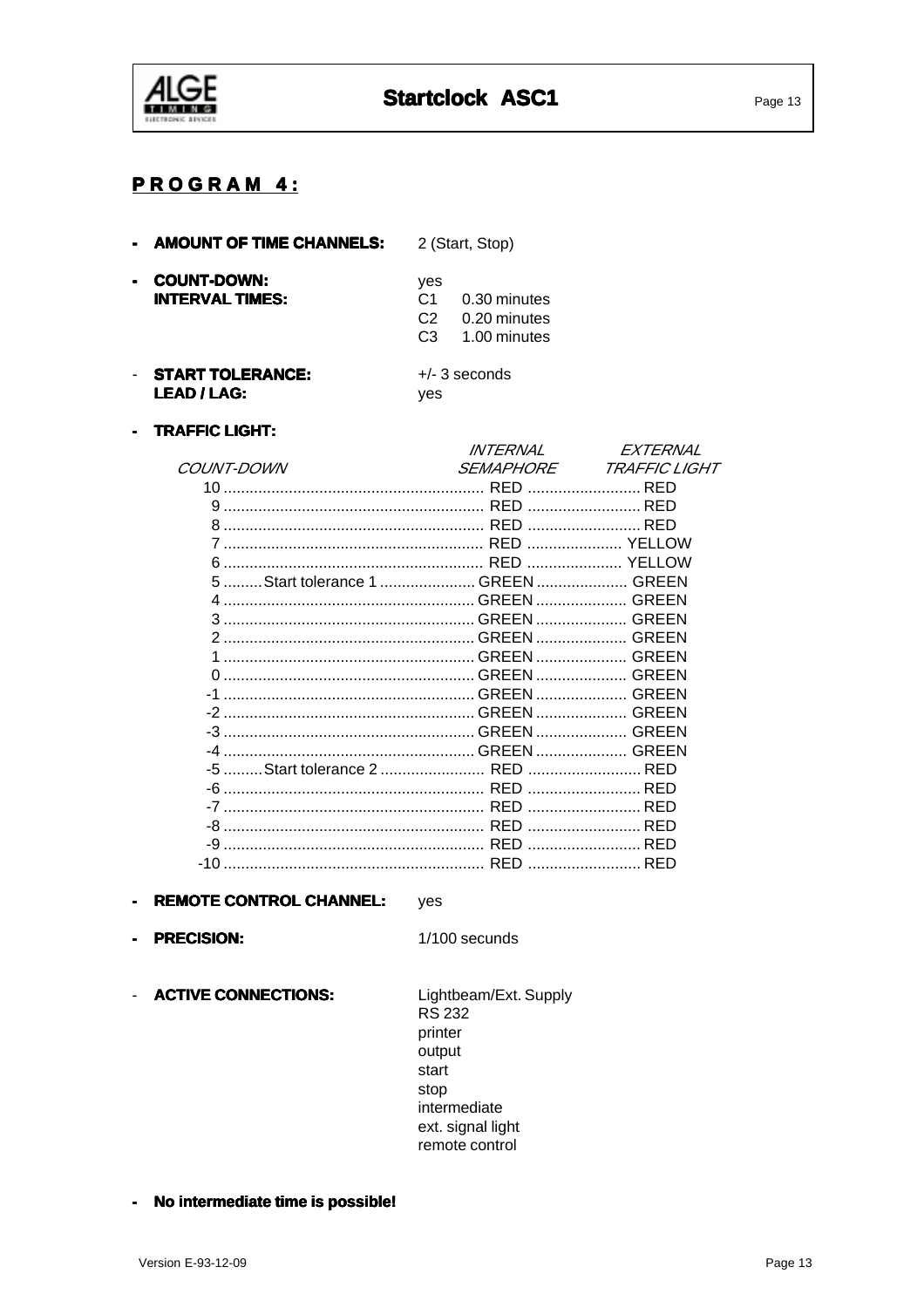

## **PROGRAM 4:**

| <b>AMOUNT OF TIME CHANNELS:</b>              | 3 (Start, Stop, Intermediate)                                                                             |
|----------------------------------------------|-----------------------------------------------------------------------------------------------------------|
| <b>COUNT-DOWN:</b><br><b>INTERVAL TIMES:</b> | yes<br>C <sub>1</sub><br>1.00 minutes<br>0.30 minutes<br>C <sub>2</sub><br>C <sub>3</sub><br>0.40 minutes |
| <b>START TOLERANCE:</b><br>LEAD / LAG:       | $+/-$ 3 seconds<br>no                                                                                     |

- TRAFFIC LIGHT:

|                   | <i>INTFRNAI</i> | <i>FXTFRNAI</i>         |
|-------------------|-----------------|-------------------------|
| <i>COUNT-DOWN</i> | SEMAPHORE       | <b>TRAFFIC LIGHT</b>    |
| 10                |                 |                         |
|                   |                 |                         |
|                   |                 |                         |
|                   |                 |                         |
|                   |                 | YELLOW                  |
|                   |                 |                         |
|                   |                 |                         |
|                   |                 |                         |
|                   |                 |                         |
|                   |                 |                         |
|                   |                 |                         |
|                   |                 |                         |
|                   |                 |                         |
|                   |                 |                         |
|                   |                 |                         |
|                   |                 |                         |
|                   |                 |                         |
|                   |                 |                         |
|                   |                 |                         |
|                   |                 | the contract of the RFD |
|                   |                 | RED                     |
|                   |                 |                         |

- REMOTE CONTROL CHANNEL:

no (Do not plug remote control!)

- PRECISION:

 $1/1000$  secunds

- ACTIVE CONNECTIONS:

Lightbeam/Ext. Supply **RS 232** printer output start stop intermediate ext. signal light

- Remote control is not possible!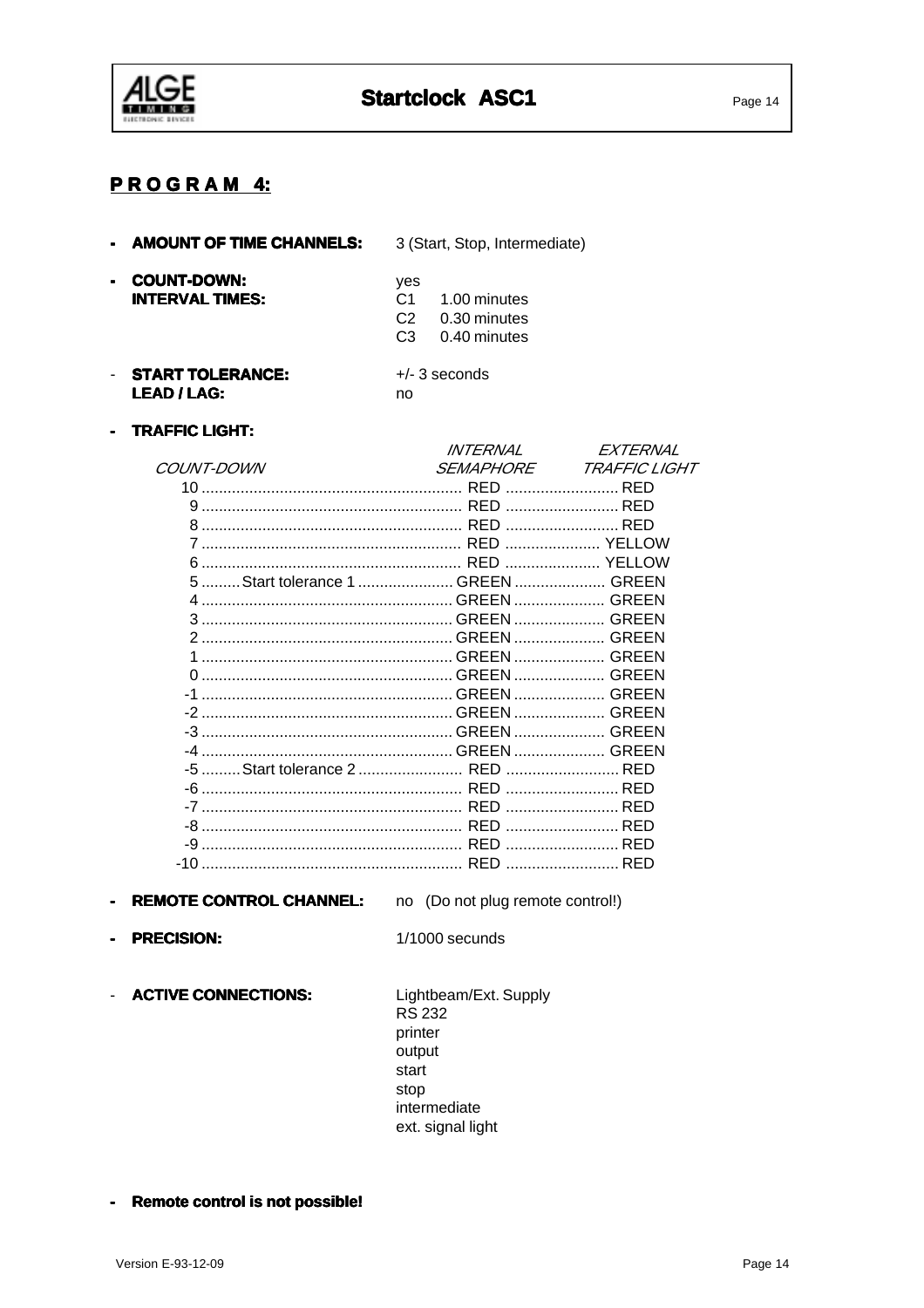

## **PROGRAM 6:**

**Ski Alpin** 

| <b>AMOUNT OF TIME CHANNELS:</b>                                | 2 (Start, Stop)                                                                                 |
|----------------------------------------------------------------|-------------------------------------------------------------------------------------------------|
| <b>COUNT-DOWN:</b><br>$\blacksquare$<br><b>INTERVAL TIMES:</b> | yes<br>C <sub>1</sub><br>$0.40$ minutes<br>1.00 minutes<br>C <sub>2</sub><br>1.30 minutes<br>CЗ |
| <b>START TOLERANCE:</b><br>LEAD / LAG:                         | $+/-$ 5 seconds<br>no                                                                           |

- TRAFFIC LIGHT:

|                                    | <i>INTFRNAI</i>  | <i>FXTFRN</i>               |
|------------------------------------|------------------|-----------------------------|
| <i>COUNT-DOWN</i>                  | <i>SEMAPHORE</i> | <i><b>TRAFFIC LIGHT</b></i> |
| 10.                                |                  | RED                         |
|                                    |                  |                             |
|                                    |                  |                             |
|                                    |                  |                             |
| 6                                  |                  |                             |
| 5  Start tolerance 1  GREEN  GREEN |                  |                             |
|                                    |                  |                             |
|                                    |                  |                             |
|                                    |                  |                             |
|                                    |                  |                             |
|                                    |                  |                             |
|                                    |                  |                             |
| -2                                 |                  |                             |
|                                    |                  |                             |
|                                    |                  |                             |
|                                    |                  |                             |
|                                    |                  |                             |
|                                    |                  | RED                         |
| -8                                 |                  | RED                         |
| -9                                 |                  | RED                         |
| -10                                |                  |                             |

#### - REMOTE CONTROL CHANNEL: yes

- PRECISION:

1/100 secunds

- ACTIVE CONNECTIONS:

Lightbeam/Ext. Supply **RS 232** printer output start stop

ext. signal light remote control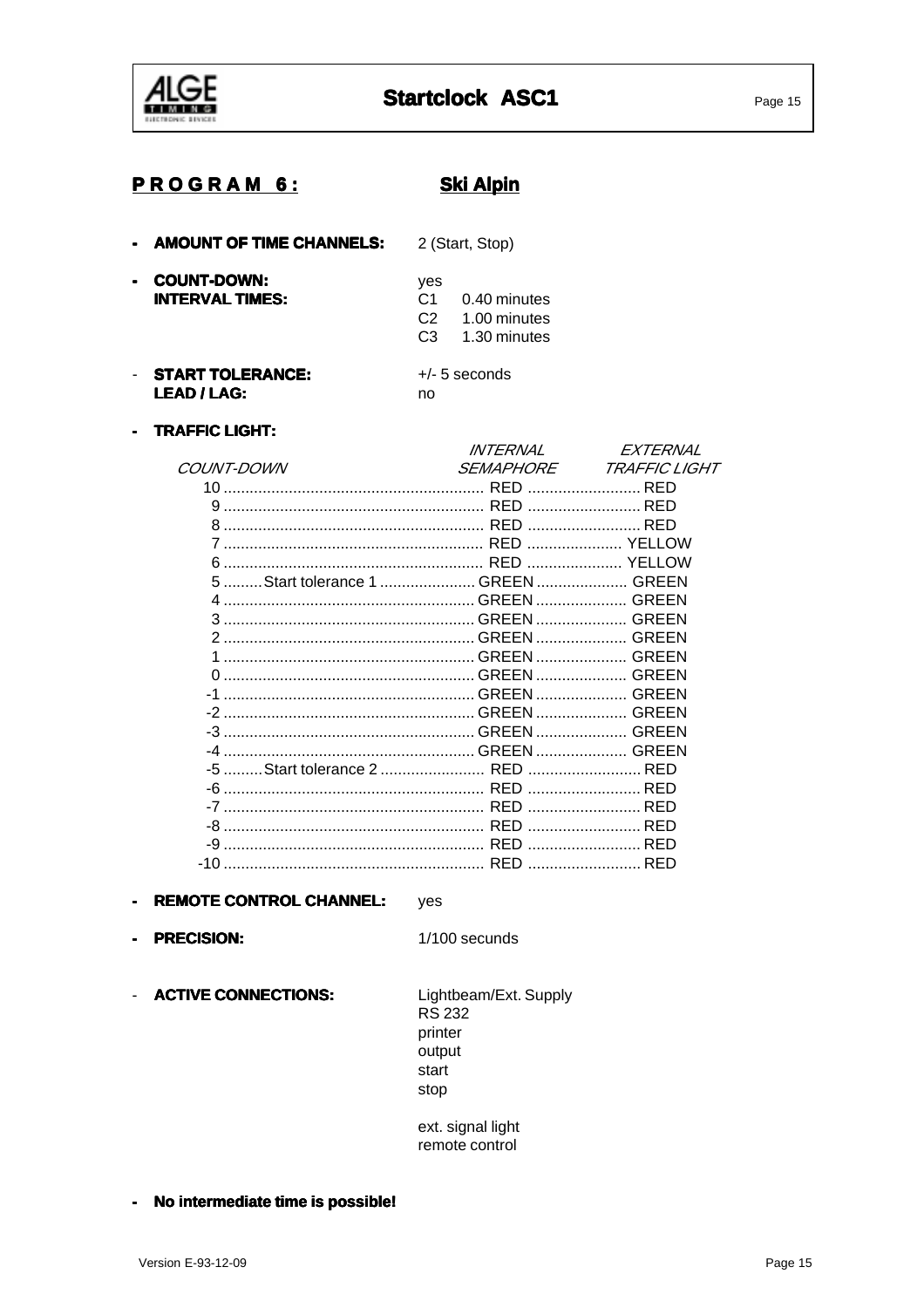

## **P R O G R A M 1 3 : P R O GUNDERSON METHOD**

- **AMOUNT OF TIME CHANNELS:** no timing channels **COUNT DOWN AND<br>INTERVAL TIMES: Input from Comet (+/-Timer)**
- **- TRAFFIC LIGHT: TRAFFIC LIGHT:**no
- 

**DISPLAY BOARD:** You can show on display boards the startnumber and count-down time for the next ten starts. You can control up to ten display boards with the Startclock.

| position of<br>thumb wheel<br>switch | position<br>of shift<br>switch               | description of switch                                                                                                                                                                                                                              |
|--------------------------------------|----------------------------------------------|----------------------------------------------------------------------------------------------------------------------------------------------------------------------------------------------------------------------------------------------------|
| 2<br>2<br>3<br>3                     | up<br>middle<br>up<br>middle<br>up<br>middle | startnumber of the next competitor<br>count down for the next competitor<br>startnumber of the 2nd competitor<br>time between start of 1st and 2nd competitor<br>startnumber of the 3rd competitor<br>time between start of 2nd and 3rd competitor |

#### How to use the Startclock with the Comet and display board:

- Input the start times in the Comet (program +/-Timer,"input start time").
- Turn the Startclock on and set the time.
- Start the Startclock and turn on program 13.
- Transmit the start times from the Comet to the Startclock (cable 064-01). When transmission starts it shows on the display the transmitted startnumbers (use Comet program "transfer startt.").
- Plug the display board with the Startclock (cable 060-10).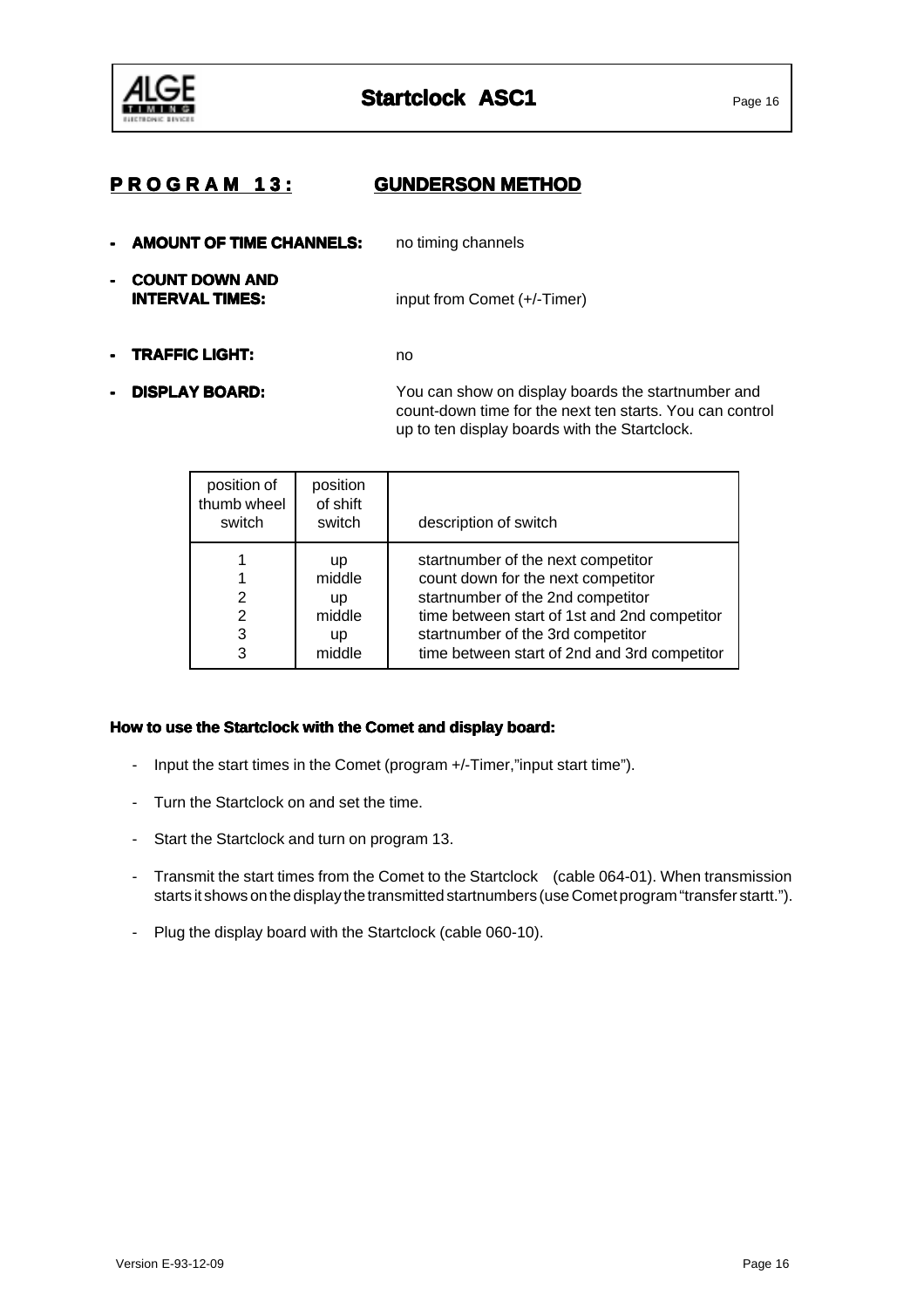

## **2.4. SET THE ALGE STARTCLOCK ASC1:**

After switching the Startclock on you have to set the clock and input the program number. The following shows exactly how to run the Startclock.

#### **EXAMPLE: EXAMPLE:**

It is now 2:23 pm. The Startclock is turned off and shows as analog time 5:24:20. You choose the alpine program 1.

- Turn the Startclock on.
- \*\* The display shows "SUSANNE", "ALGE", "UHR STEL"; the second and minute hand is moved two times. "UHR STEL" means set the clock.
- Press the key "\*". The display shows the last stored time.
- \*\* The display shows "17:34:00". The first digit blinks.
- Use the input keys for the input of the time (14:25:00). "+" key: to count the blinking digit up "-" key:<br>"\*" key: to move one digit to the left to move one digit to the left "\*" and "-" key together: to move one digit to the left
- Since "1" is o.k. just press  $(*)$ .
- \*\* The display shows "17:34:00" and the "7" blinks.
- Press three times "-", then " $*$ ", "-", " $*$ " and "+".
- \*\* The display shows the following in a row:

| 16:34:00 | 15:34:00 | 14:34:00 |
|----------|----------|----------|
| 14:34:00 | 14:24:00 |          |
| 14:24:00 | 14:25:00 |          |

16:34:00 16:34:00 15:34:00 the second digit blinks the third digit blinks the fourth digit blinks

- Press now "\*"
- \*\* The display shows now "17:34:00 A" "A" stays for analog and means you have to input the time the analog clock shows right now. For this example it would be "17:36:02" (the second and minute hand moved two positions).
- Input the analog time "17:36:22" (do it the same way as the time "14:25:00") and press "\*" after the last adjustment.
- \*\* The display continues to show the analog time, while first the second hand, then the minute and hour hand moves to 2:25:00 pm. Afterwards the display and the analog clock shows the time of day (display blinks).
- Confirm with "\*" if time of day is correct, otherwise press "-". If you press "-" you have to input again the synchronize time and the time the analog clock shows. If you confirmed with "\*" the display shows: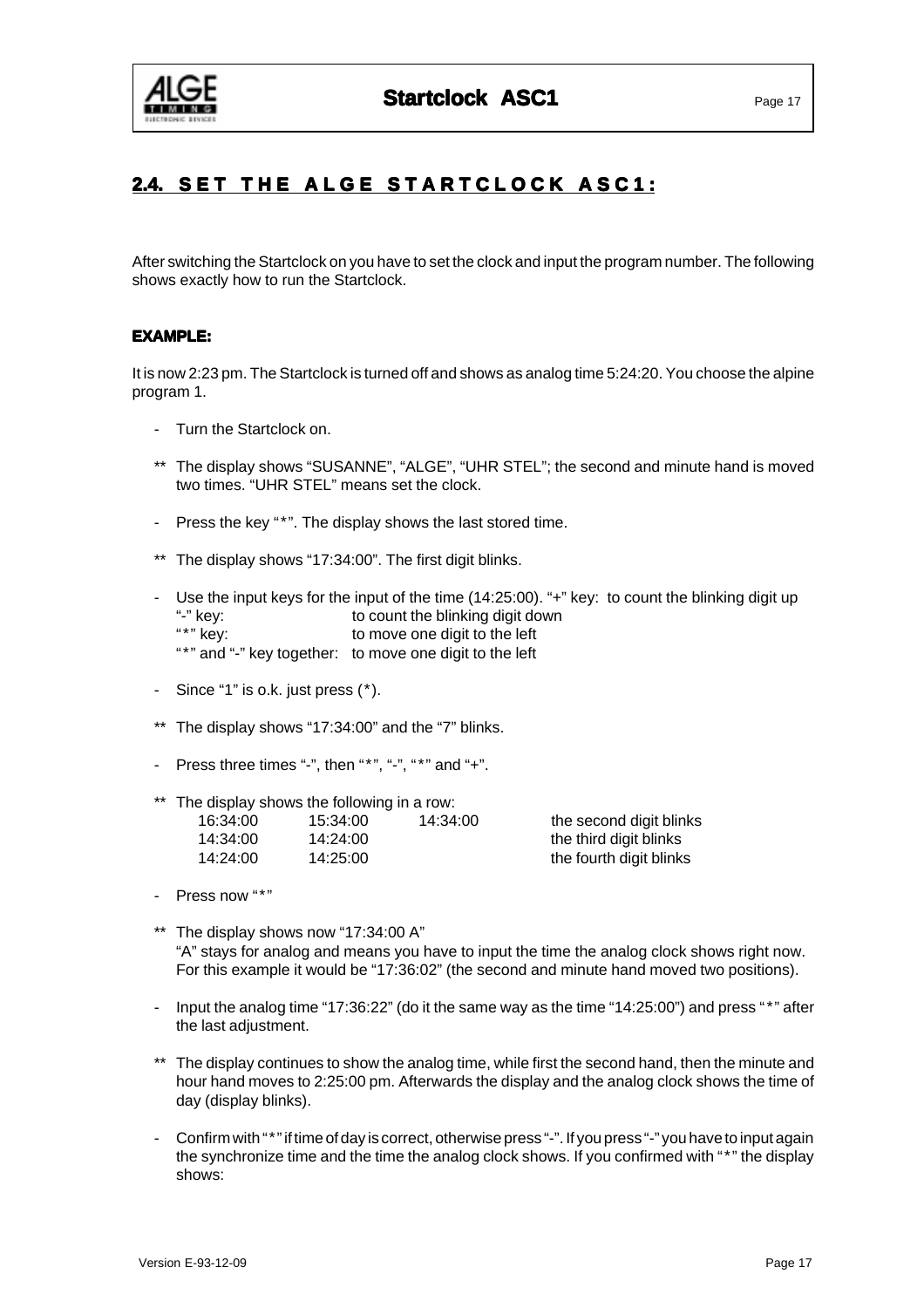

**Startclock ASC1** Page 18

\*\* "SYNC A", the Startclock is now ready to synchronize together with other timing equipment.

- The Startclock can be synchronized in two ways:
	- pressing the "\*" key
	- giving a startimpulse

As soon as you press the "\*" or give a start impulse the clock starts to run.

- \*\* The display shows "CLEAR".
- All start and stop impulses are stored in a memory.
	- for a new race press "\*" to clear the memory
	- to keep the memory stored press "+" or "-"

The memory can store a maximum of 1500 times.

\*\* The display shows:

for (\*) "SURE" for (+) or (-) "SPEICH" (stored)

- If the display shows "SURE" and you want to clear the memory press "\*".
- \*\* "CLEARED" on the display shows that the memory is cleared.
- \*\* The display shows "PROGR 0". The program number is blinking. It shows always the program number you used the last time (in this example 0).
- With the input keys "+,-,\*" you choose the program number you want. "+" .... count program number up
	- ........count program number down
	- \* .......confirm program shown on display

For program 1 press "+" and confirm with "\*".

\*\* The Startclock is now ready and starts with the first count down 10 seconds before the next minute starts.

What the display shows depends on the position of the function switch.

e.g. function switch on 0 .... display shows running time function switch on F .... display shows interval time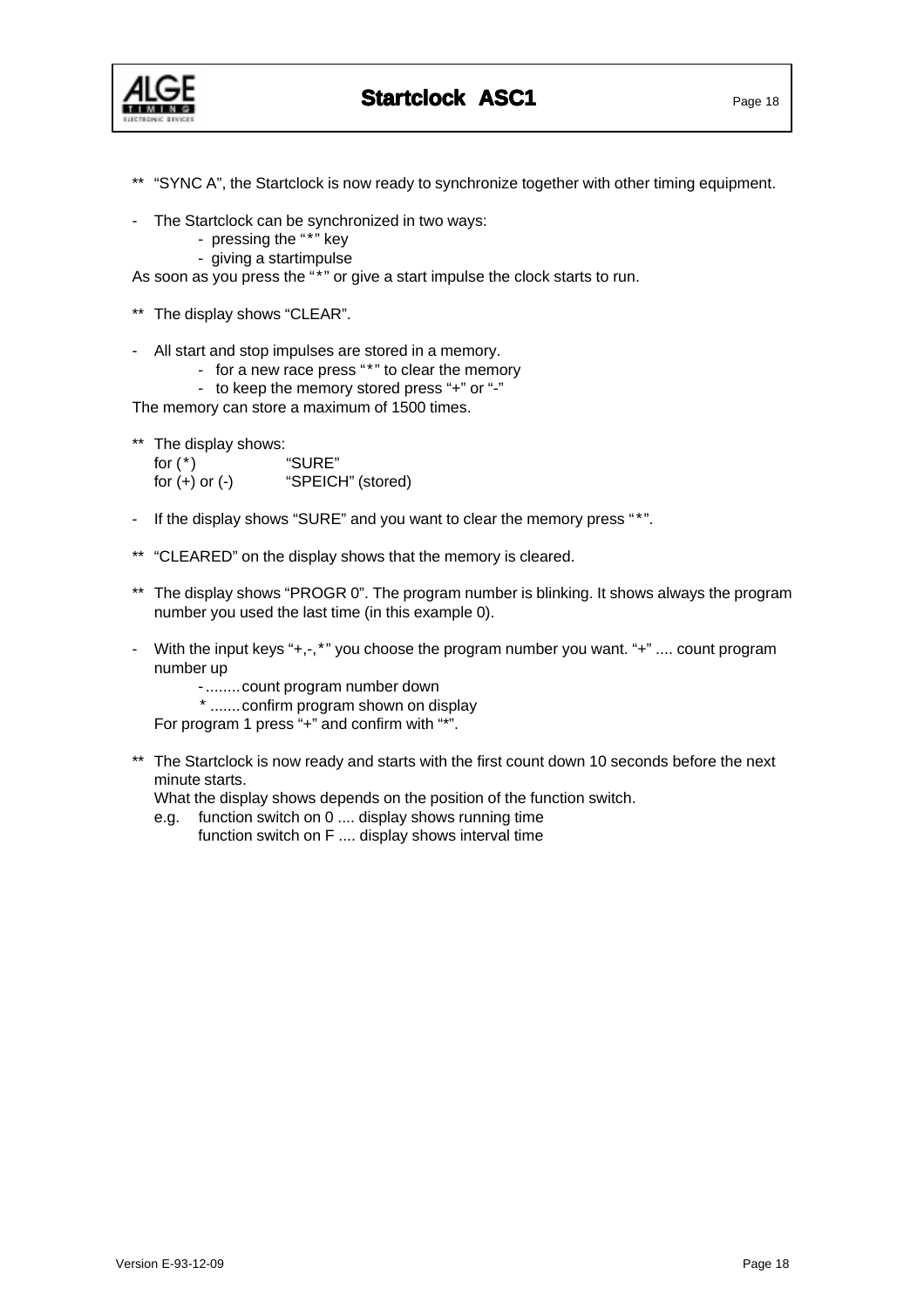

## **2.5. DESCRIPTION OF THE FUNCTION SWITCH:**

This switch has 16 positions. The position of the switch controls the display.

For each input or output of the Startclock you have to set first the function switch in the right position. Function 5 to F shows fist a program text on the display. If you press key "\*" it starts the mode.

On the following pages will describe all positions of the function switch.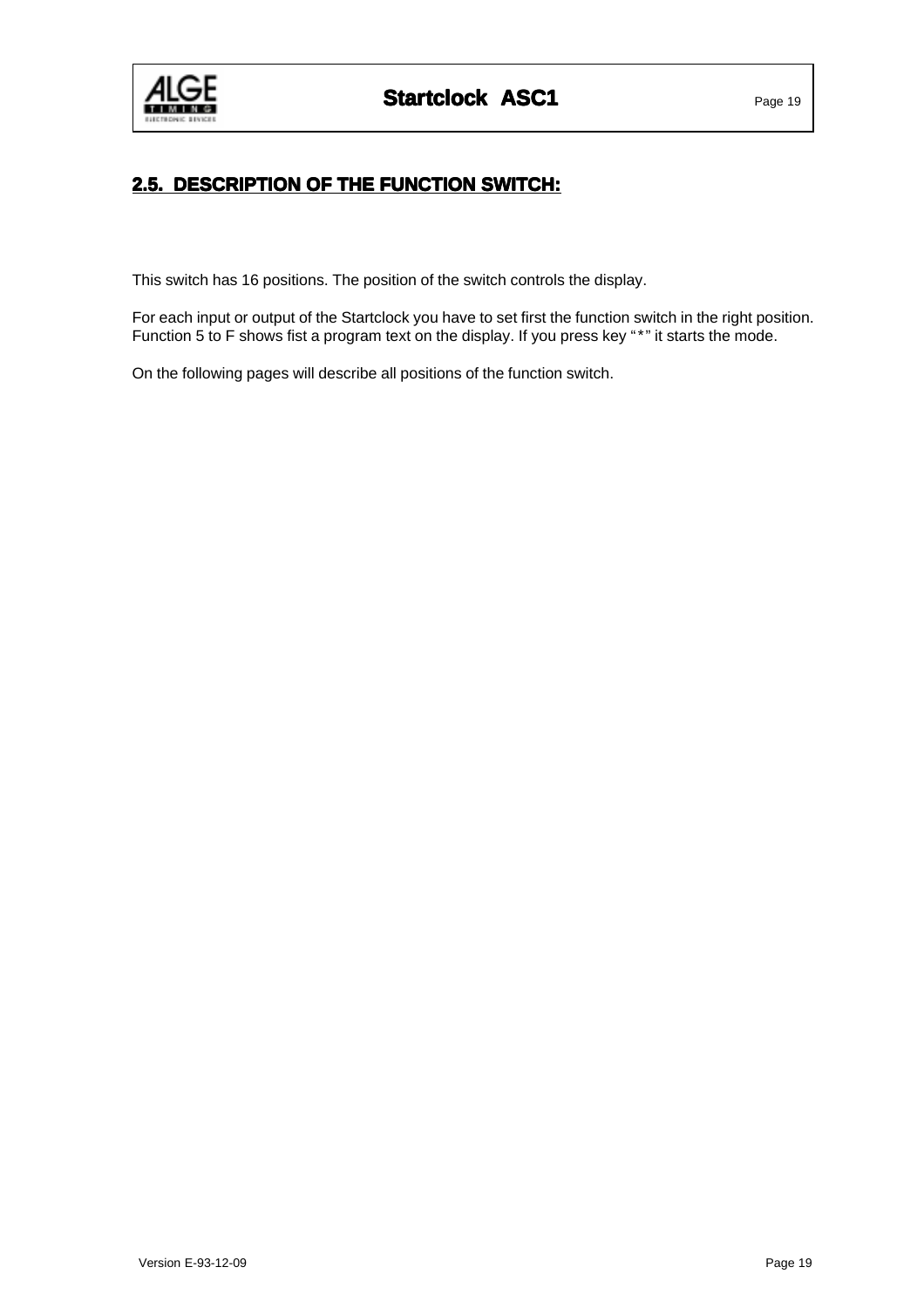

## **FUNCTION 0 DISPLAY SHOWS TIME OF DAY**

With the "\*" key you can switch between two modes

- Shows the time of day on the display. After every start it shows the lead or lag time for 10 seconds. LEAD TIME .....time from competitor start until start sound LAG TIME .......time from the start sound until competitor starts
- Switching on or off the "Code Lock": The Startclock can be protected by a code. Nobody can change than the programs without the code (code is "2002")

turn the function switch on position 0

- o press key "\*"
- o display shows "code 0000"
- o if you input code with "2002" the code protection is turned on
- o to turn the code protection off repeat the same process

With the code protection turned on, you have to input the code before every change of programs.

- EXAMPLE: The code protection is switched on, the interval time 1 should be switched from 1:00 to 0:30 minutes.
	- 1. Function switch on position "B". Display shows "COUNT-DO"
	- 2. Press key "\*", display shows "CODE 0000".
	- 3. Input code "2002" with input key.
	- 4. Confirm with "\*".
	- 5. Change interval time to 0:30 minutes.
	- 6. To make the code again active switch the function switch to another position.

## **FUNCTION 1 DISPLAY SHOWS START TIMES**

Choose between two modes by pressing the key "\*".

Display shows the start time of the last competitor. Display shows e.g. "14:30:00.12"

If there has not been a start impulse yet, the display shows blinking the time of day.

- Recall start times: If you press key "\*" the display shows "DISPLAY". If you press now "-" the display shows the first stored time in the memory.

If you press first "\*" and the "+" the display shows first the last stored time. By pressing either "+" or "-" the display shows either the next higher or lower start time. If you press "\*" the display shows the last start impulse again.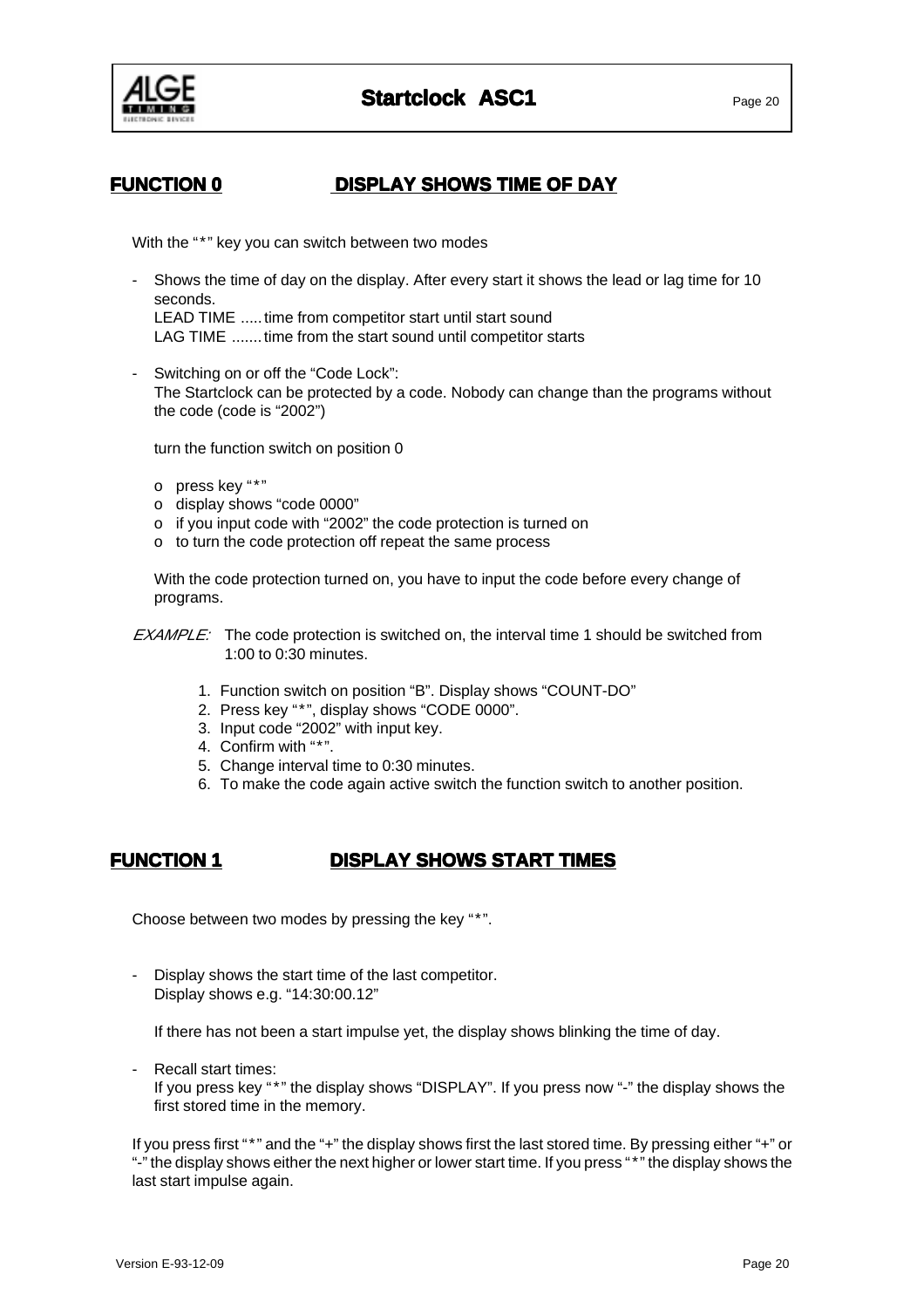

### **FUNCTION 2 DISPLAY SHOWS FINISH TIMES**

Choose between two modes by pressing the key "\*".

- Shows the last finish time The display shows e.g. "15:39:25.17" If there has not been a finish impulse yet, the display shows blinking the time of day.
- Recall finish times: All finish times are stored and can be shown at the display any time.

If you press "\*" key the display shows "DISPLAY". If you press now "-" the display shows the first stored time in the memory.

If you press first "\*" and the "+" the display shows first the latest stored time. By pressing either "+" or "-" the display shows either the next higher or lower finish time.

If you press "\*" again the display shows again the last finish time.

## **FUNCTION 3 DISPLAY SHOWS INTERMEDIATE TIMES**

With the key "\*" you can switch between two modes.

- Display shows the last intermediate time e.g. Display shows "15:56:23.67" If there has not been a intermediate impulse yet, display shows blinking the time of day.
- Recall intermediate times All intermediate times are stored and can be shown any time at the display.

If you press the "\*" key the display shows "DISPLAY". If you press now "-", the display shows the first stored time in the memory.

If you press first "\*" and then "+" the display shows first the last stored time. By pressing either "+" or "-" the display shows either the next higher or lower intermediate time.

If you press "\*" again the display shows the last intermediate time.

## **FUNCTION 4 LEAD / LAG TIME**

With the key "\*" you can switch between two modes.

- Display shows the last lead or lag time e.g. Display shows "-0:00.17" If there has not been a start impulse yet, display shows blinking the time of day.
- Recall lead or lag times All intermediate times are stored and can be shown any time at the display.

If you press the "\*" key the display shows "DISPLAY". If you press now "-", the display shows the first stored lead or lag time in the memory.

If you press first "\*" and then "+" the display shows first the last stored time. By pressing either "+" or "-" the display shows either the next higher or lower lead or lag time. If you press "\*" again the display shows the last lead or lag time.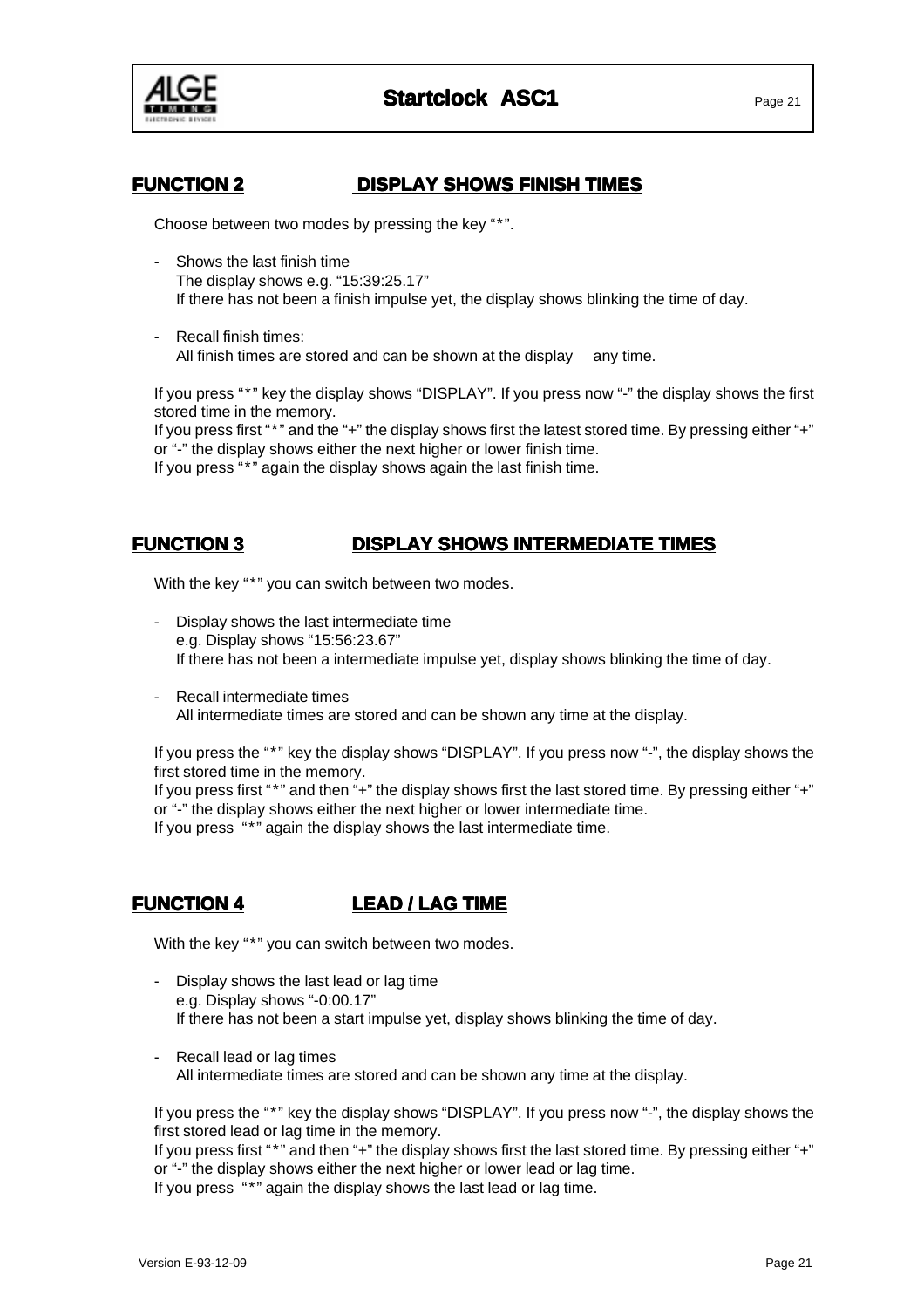

## **FUNCTION 5 BREAK SWITCH ("CD RUN" or "CD STOP")**

In case of a race break you can stop the count down in this position.

If you press the "-" key the count down stops until you press the "+" key.

The display shows either "CD STOP" or "CD RUN".

After a count down stop and run, the first count down starts 10 seconds before the next exact minute.

## **FUNCTION 6 TEST PROGRAM ("TEST-PRO") TEST PROGRAM ("TEST-PRO")**

If you installed all required appliances with the start clock and the start clock is not working in the way it is supposed to work you can check for some functions whith this program.

All checks show first a text. With "\*" you go to the next test, with "+" you go back to the check before.

- "FUNC 6" Show the position of the function switch. With pressing the "\*" key the test program starts.
- "TASTER" Shows the input key you press. "P" for "+", "-" for "-" and "E" for "\*". If you press "\*" two times you get the next check point.
- "DISPLAY" The display counts all digits from 0 to 9.
- Battery condition "BATT HIGH" or "BATT OUT": Shows "BATT HIGH" for charged battery, and "BATT LOW" for a empty battery.
- Speaker test "LS TEST": There is an alternating high and low beep from the speaker.
- Traffic light "SIGNAL: G": The semaphore shows alternating red or green and the display shows "r" for red and "G" for green.
- "PRINT" Printer prints all printing signs.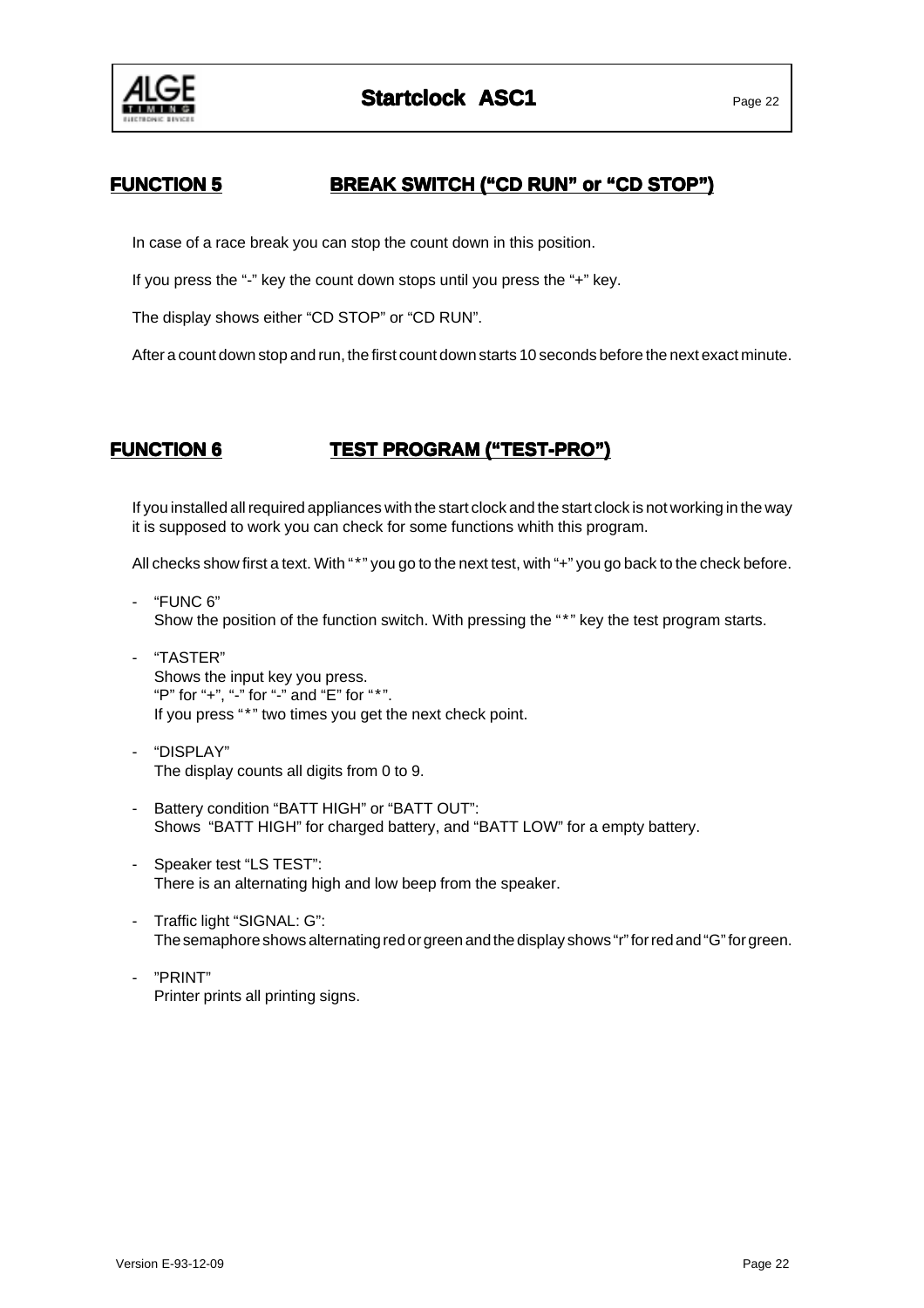

## **FUNCTION 7 PRINTER ("PR-AUSDR") ("PR-AUSDR")**

All times are stored and can be printed any time.

Is function switch on position 7 the display shows the channels it prints continuously.

e.g.: "C:1-2" .... it prints all times from channel 1 and 2 "C:1A23" ... it prints all three channels and lead or lag times

| CHANNEL 1  Start channel        |  |
|---------------------------------|--|
| CHANNEL A  Lead-, lag-time      |  |
| CHANNEL 2  Stop channel         |  |
| CHANNEL 3  Intermediate channel |  |

The blinking channel can be switched on with "+", or switched off with "-". To the next digit to the right you get by pressing the "\*" key, to the digit to the left by pressing "-" and "\*" together.

After you set the channels, which you want to print, you have to input the time of the first output of the stored times. The display shows "00:00". Are you interested only in the stored times after 10:25, input "10:25". All times after 10:25 of the channels you have chosen will be printed.

You can stop the printing by switching the function switch to an other position.

If you set the time 00:00, it will print form now on only the channels you just input. After input of a standard program all channels of the program are printed.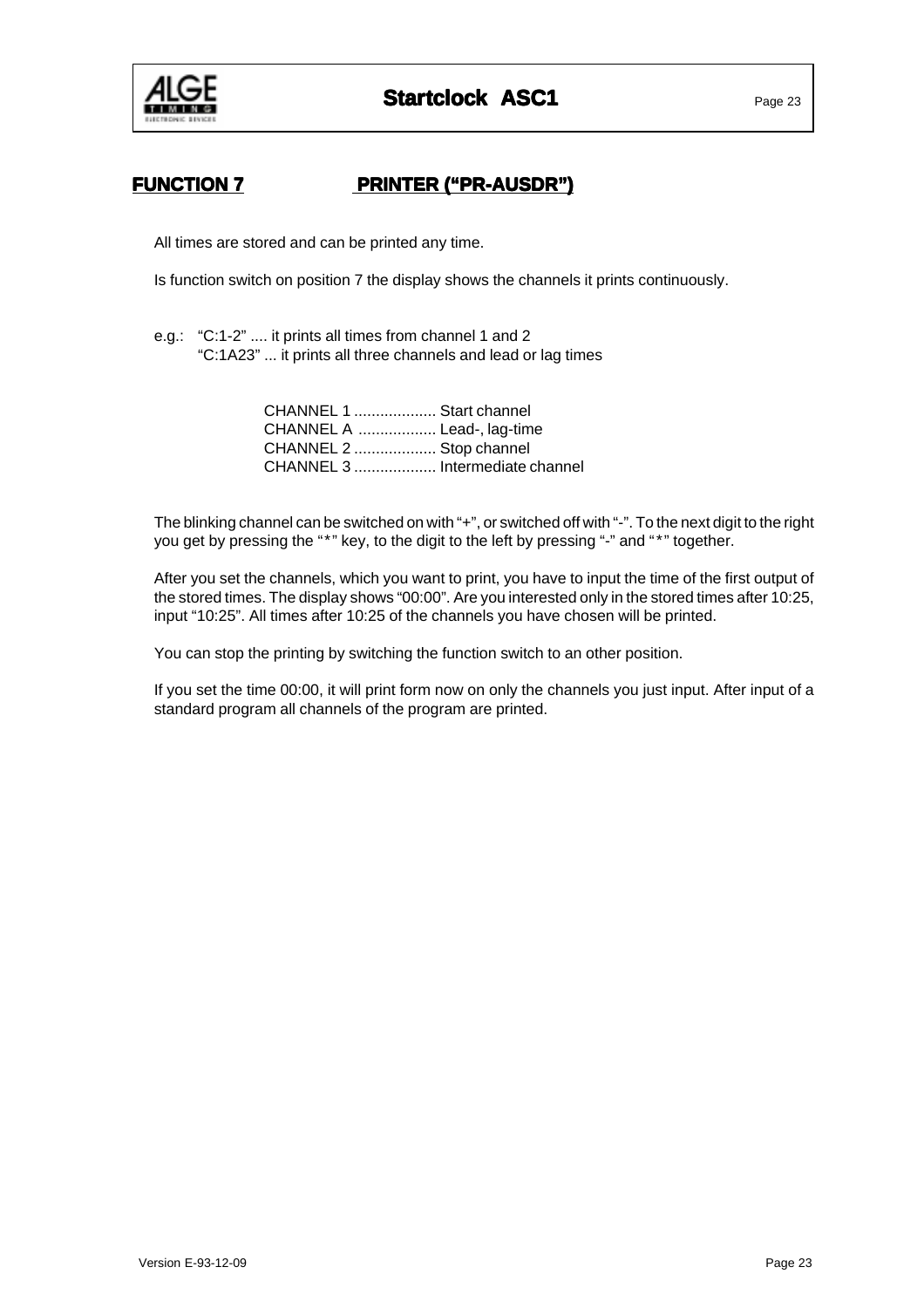

## **FUNCTION 8 INTERFACE ("INTERFAC") ("INTERFAC")**

The Startclock ASC1 has a RS 232 C compatible interface to plug in a computer, printer, display board, etc. In function 8 you can set the interface parameters.

Standard parameters:

2400 baud, DC1/DC3 handshake, 8 data bits, no parity bit The parameters can be changed easy with the input keys:

- BAUDRATE: 300, 600, 1200, 2400, 4800
- HANDSHAKING: DC1/DC3 or DTR hardware handshaking
- 8 DATA BIT: no changes are possible
- NO PARITY: no changes are possible

## **FUNCTION 9 TRAFFIC LIGHT ("CD: 10 :RT") TRAFFIC LIGHT ("CD: 10 :RT")**

With this function you can program the traffic light. The count down start by 10 and goes down to 0 and from -1 to -10. The start beep is with 0 seconds.

With the input key "+" you can choose the colour.

| traffic light off  " " |  |
|------------------------|--|

With the input key "\*" you count down.

- **Attention:** You must input the complete count down form 10 to zero to -10. You are not allowed to leave Function 9 before reaching -10.
- e.g.: the display shows:

"CD: 5: RT" the traffic light shows 5 seconds before the start red.

press key "\*"

"CD: 4: RT"

press key "+"

" $CD: 4: YE"$  the traffic light should show yellow four seconds before the start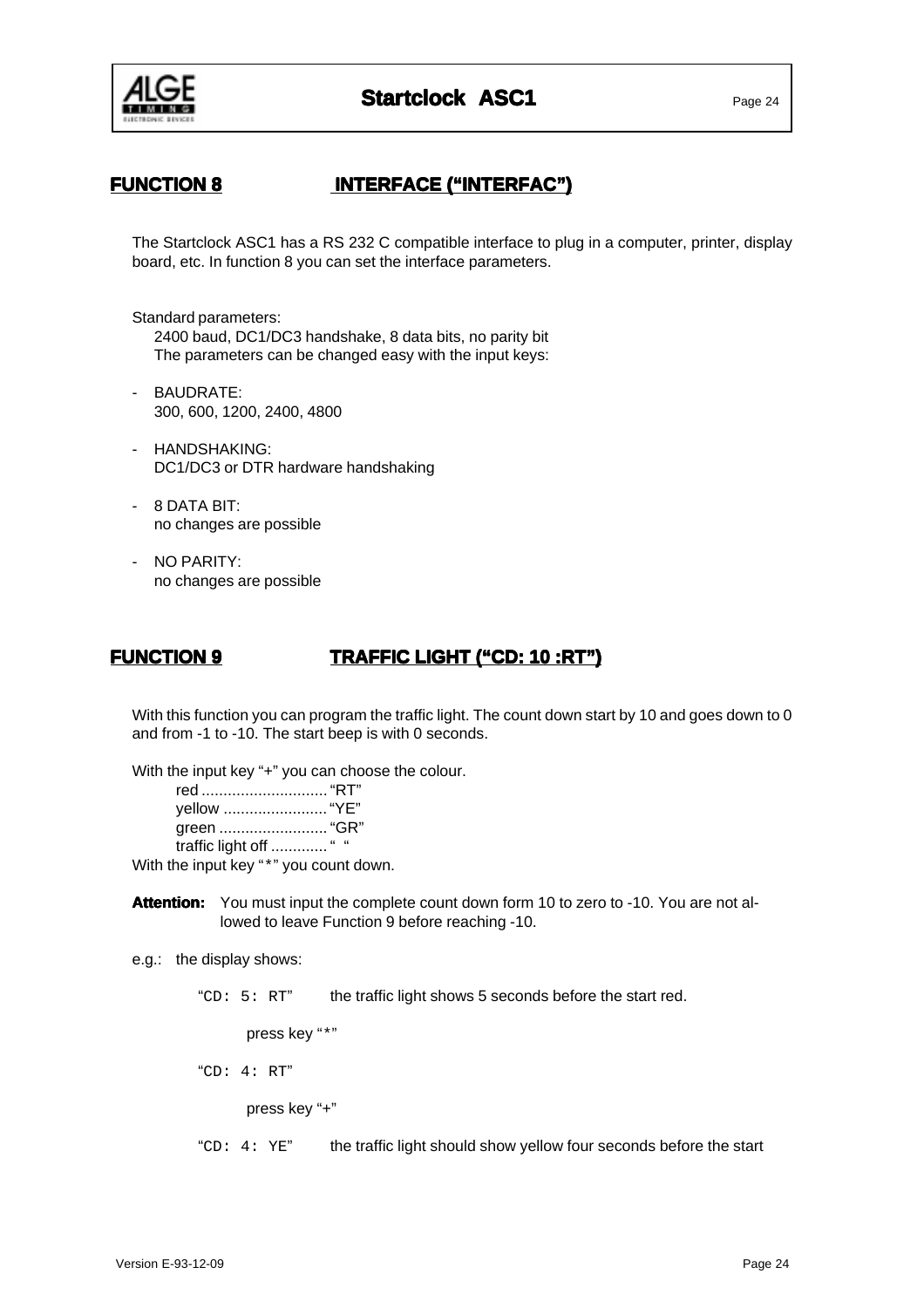

## **FUNCTION A DELAY TIME OF CHANNELS "TOT")**

The delay times in the standard program are:

Channel 1 start ................... 0.50 seconds Channel 2 stop ................... 0.12 seconds Channel 3 intermediate ...... 0.12 seconds

By using the input keys it is easy to change the delay times. Possible delay times are: 0.00 (= 0.002), 0.03, 0.12, 0.5, 1.0, 1.5, and 2.0 seconds.

## **FUNCTION B INTERVAL TIMES ("COUNT-DO") INTERVAL TIMES ("COUNT-DO")**

The interval time is the time between two count downs. Every program has three interval times. You can switch from one interval time to the other with function F or the remote control ASC-TELE.

The interval time of standard programs can be changed with the input keys. You can change only the intervals, which are not in use.

The shortest interval time is 12 seconds, the longest 9 minutes 59 seconds.

Display shows (C3 is turned on):

" $C1: 1:30"$  ........ interval time 1 is 1:30 minutes "C2: 0:15" ........ interval time 2 is 15 seconds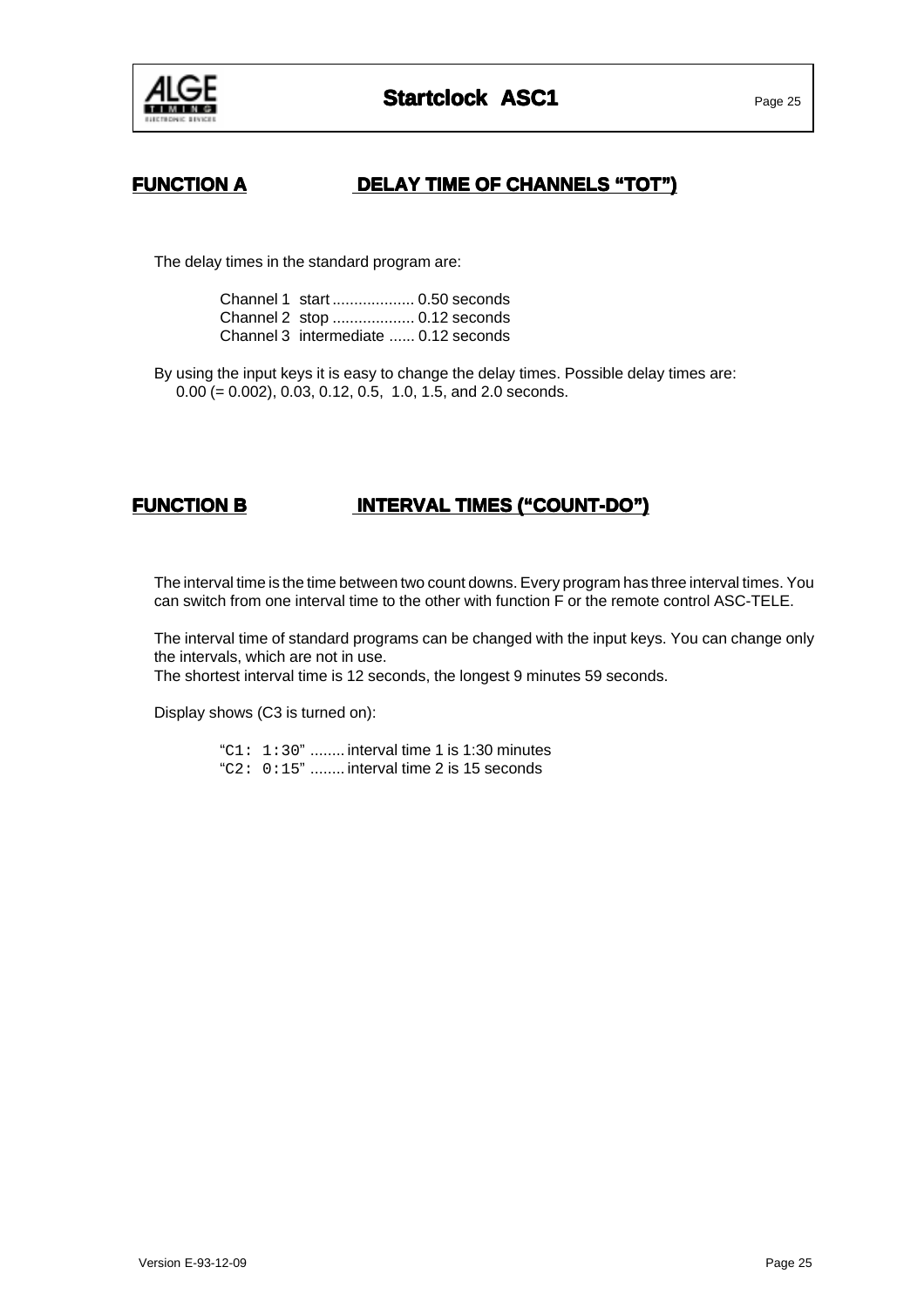

## **FUNCTION C RESET START CLOCK TIME ("UHR STELLEN")**

With this function you stop the start clock and you are able to set it new and make a new synchronization.

To set the Startclock you do the same as after turning the Startclock on.

#### Example:

The Startclock stopped at 14:22 and 34 seconds. The new synchronization should be at 14:25.

- o The display shows 14:22:00. The first digit is blinking.
- Set the display with the input keys to 14:25:00 and confirm with "\*".
- o The display shows now "14:22:00 A". "A" stays for analog and means, input the time the analog clock shows right now. In this example 14:22:34. Use the input keys to input it.
- o The display shows 14:22:34 A and the second, the minute, and hour hand are moving to the 14:25. Now the display shows the 14:25 too, but it blinks.
- If the clock shows the time you want you can confirm with "\*", otherwise press "-". If you pressed "-" you have to input again the synchronize time and the time the analog clock shows right now. If you pressed "\*" the display shows:
- o "SINC A", the start clock is ready for synchronization.
- The clock can be synchronized in two ways: Press "\*" again Through a start impulse The synchronizing impulse should be at exactly 14:25.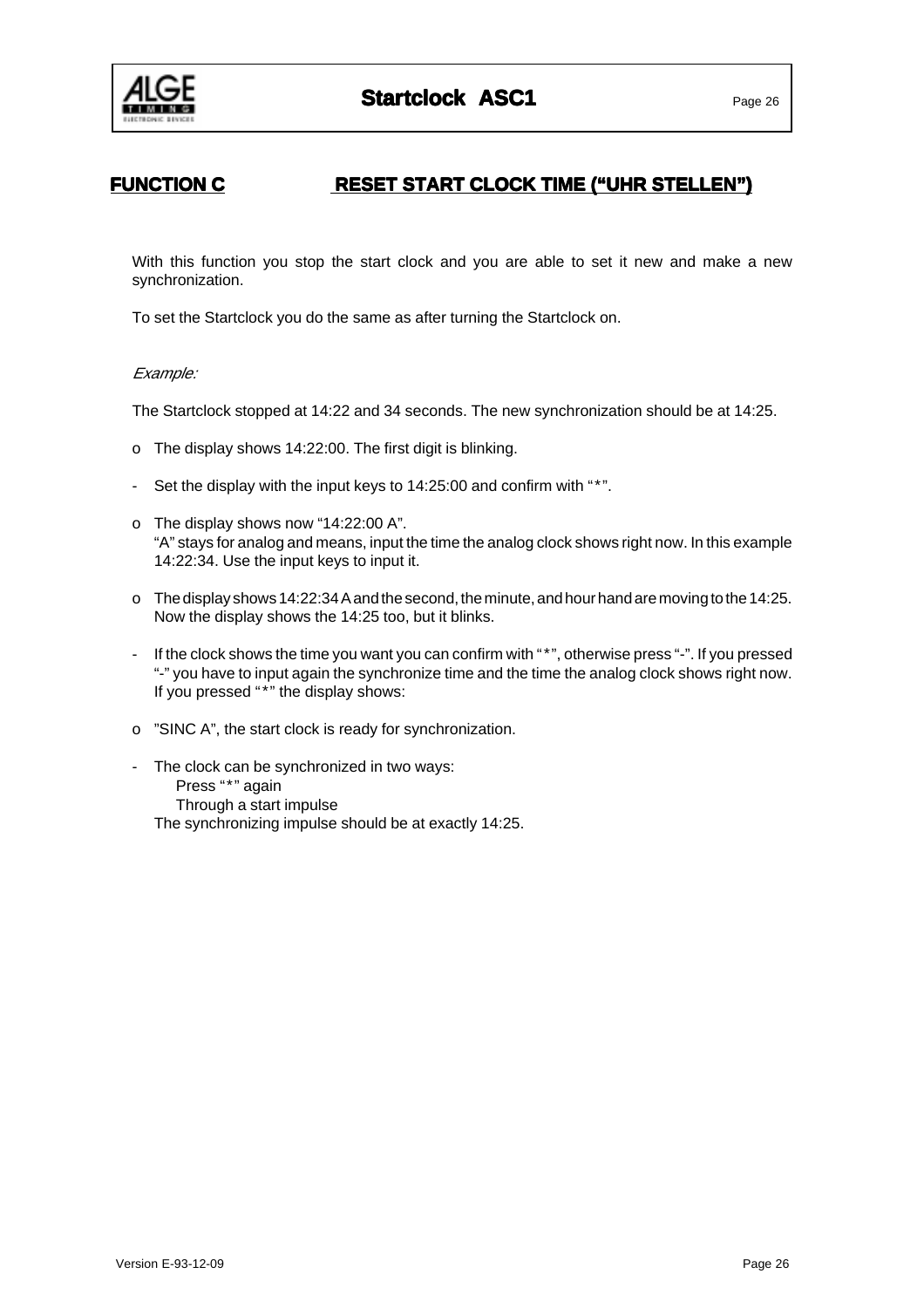

## **FUNCTION D CHOOSE THE PROGRAM "PROGR"**

If you want another program, than the one you choose at the beginning you can input in this function another program number. If you switch to this function it shows always the program you use blinking.

Shows on display: "PROGR: 1"... program 1 "PROGR: 5" ... program 5

## **FUNCTION E CLEAR THE MEMORY ("CLEAR")**

If you want to clear the memory press "\*". The display asks you if you are "sure" and clears all times if you confirm again with "\*".

## **FUNCTION F CHANGE THE INTERVAL TIMES ("C1: 1:30")**

In this function you can choose between the two possible interval times (you can change the interval times in function B).

Switch from one interval time to another with "\*".

e.g. (\*) .... "C1: 1:30"  $(*)$  .... "C2: 1:00"  $(*)$  .... "C3: 0:40"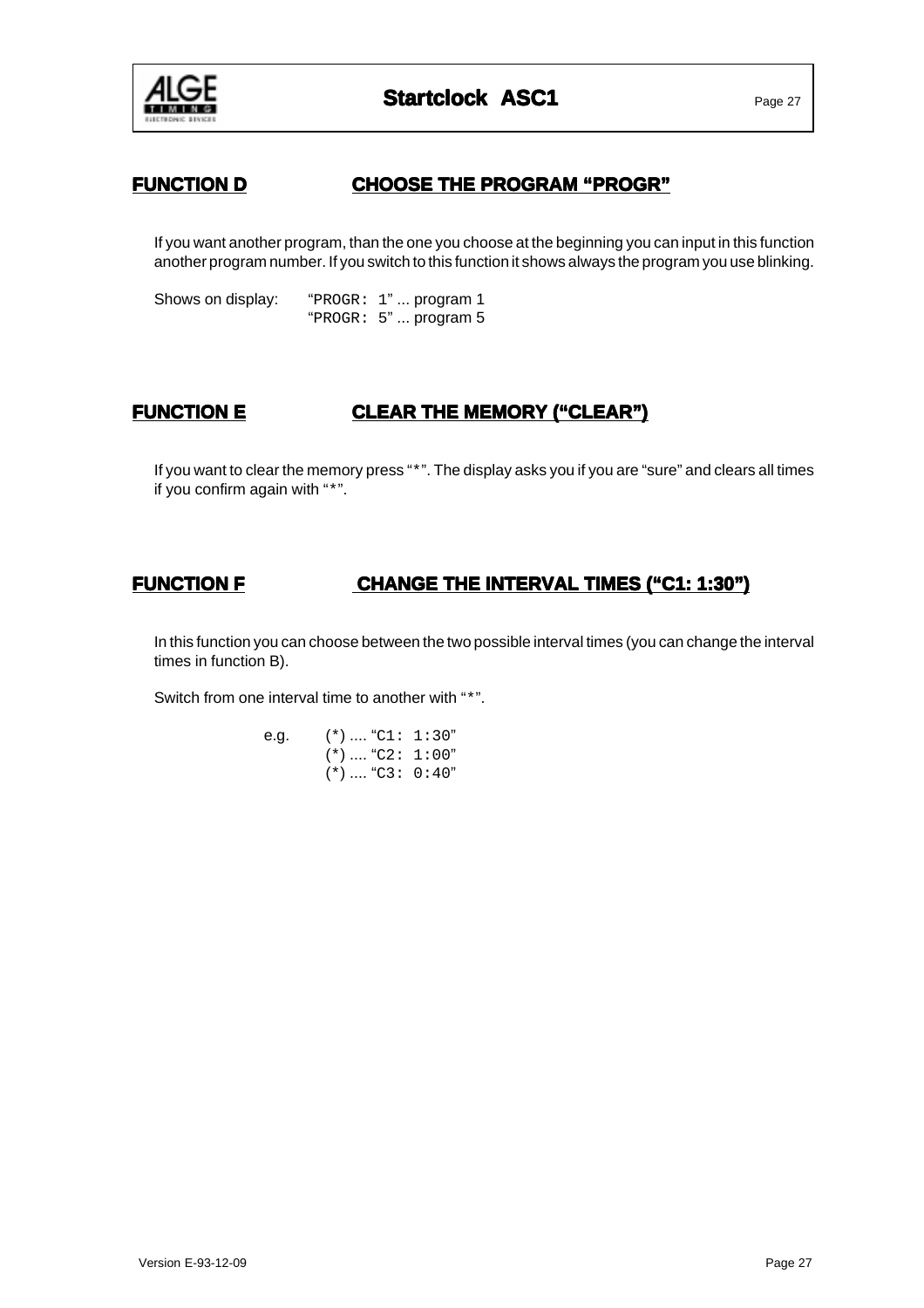

## **3.5. DESCRIPTION OF THE INTERFACE: 3.5. DESCRIPTION**

The Startclock has a RS 232 C compatible interface. The interface parameters are easy to choose (see point 2.5 Function 8 on page 24)

The baud rate is working in normal steps of 300 to 4800. The Startclock can do DC1/DC3 as well as hardware handshakes.

There is an output of all measured and calculated times with a precision of 1/1000.

You can plug at the interface:

- Computer
- Printer
- Modem
- Display boards
- Acoustic coupler

#### Control codes:

- '??' CR receives the Startclock two question marks and a CR, all stored times will be sent again.
- 'CL' CR receives the Startclock CL and CR the memory will be cleared.
- 'FULL' CR the Startclock sends 'FULL' and CR as soon as the memory is full.

#### Format or Timing output:

| C1 HHMMSSzht ABCD LF CR  start time                                                                                                                            |  |                                                        |
|----------------------------------------------------------------------------------------------------------------------------------------------------------------|--|--------------------------------------------------------|
|                                                                                                                                                                |  | -MSSzht LF CR  lead or lag time                        |
| C2 HHMMSSzht ABCD LF CR  stop time                                                                                                                             |  |                                                        |
|                                                                                                                                                                |  | C3 HHMMSSzht ABCD LF CR  time channel 3 (intermediate) |
| C1  channel number<br>HH  hours<br>MM  minutes<br>SS  seconds<br>z tenth seconds<br>h  hundredth seconds<br>t thousandth seconds<br>ABCD memory number of time |  |                                                        |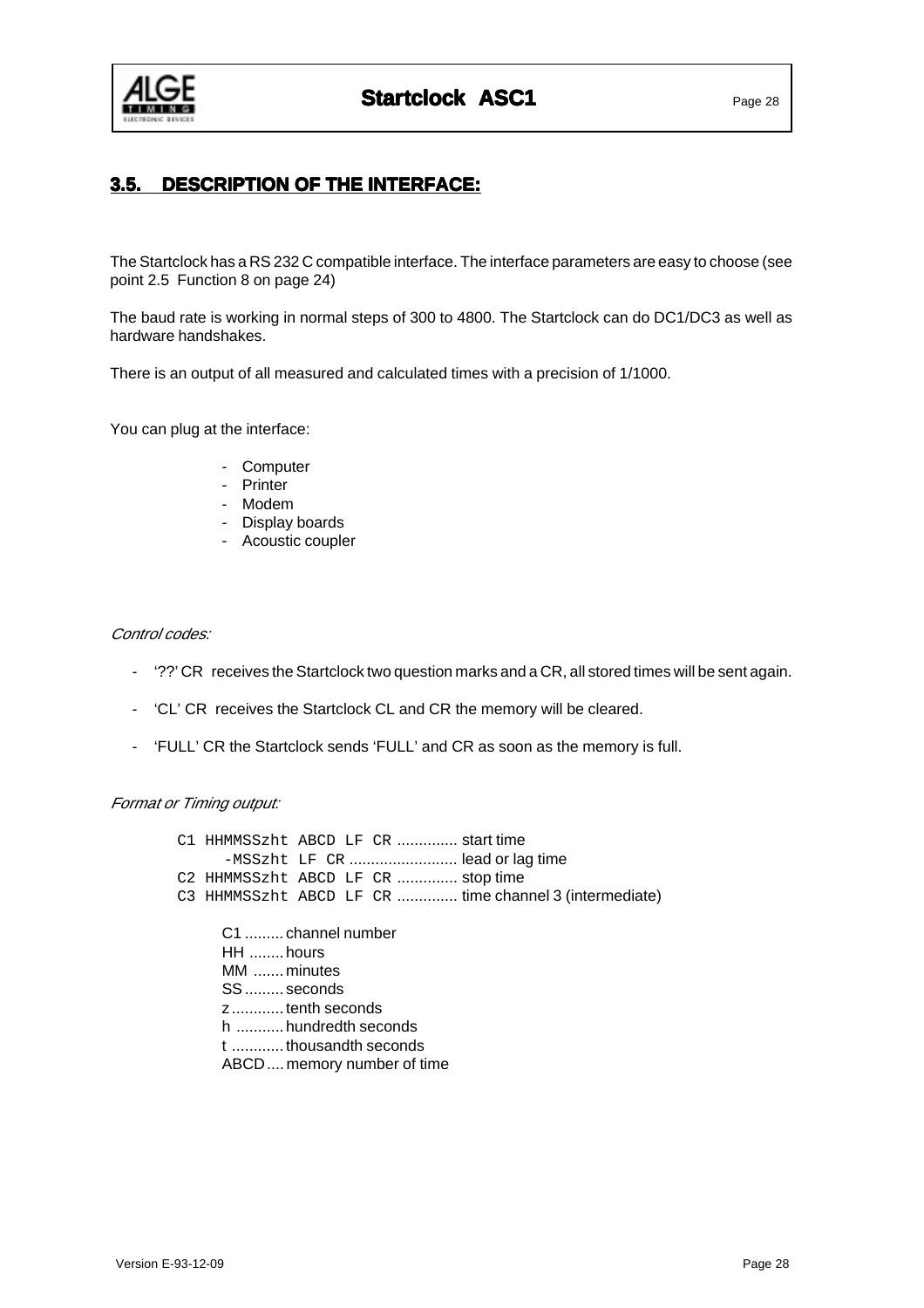

# **3. TECHNICAL DATA**

| Timing range:                | 23 hours, 59 minutes, 59,999 seconds                                                      |
|------------------------------|-------------------------------------------------------------------------------------------|
| Accuracy:                    | +/- 0,0002 sec/h at $20^{\circ}$ C (68 K)<br>+/- 0,009 sec/h at -15 to 50 °C (5 to 122 K) |
| Precision:                   | $1/1000$ seconds                                                                          |
| Quartz frequency:            | TCXO 11.52 MHz (temperature compensated crystal oscillator)                               |
| Operative temperature range: | $-25$ to 60 $^{\circ}$ C (-13 to 140 F)                                                   |
| <i>Memory:</i>               | max. 1500 times                                                                           |

All times are measured, calculated (lead, lag) and stored by 1/1000 of a second. The output in some of the programs is only in 1/100, because of the rules in different sports.

## **3.1. MECHANICAL MEASUREMENTS: 3.1.**

The Startclock chassis is made of aluminium and can not rust at all.

For transportation the plexiglas is behind a cover and can not be scratched.

There are two straps on the back side to hang the start clock at the wall. A 3/8 inch tread at the bottom makes it easy to fix the Startclock on a tripod.

| Weight:            | 4.8 kg (15.56 lbs.)                                                                                                                                                     |  |  |  |
|--------------------|-------------------------------------------------------------------------------------------------------------------------------------------------------------------------|--|--|--|
| Measurements:      | 450 x 330 x 110 mm (18.4 x 13.5 x 4.5 in.)                                                                                                                              |  |  |  |
| Hands:             | 175 x 3 mm (7.2 x 0.12 in.)<br>seconds:<br>vellow<br>minutes: $170 \times 9$ mm (7 x 0.4 in.)<br>white<br>110 x 12 mm $(4.5 \times 0.5 \text{ in.})$<br>white<br>hours: |  |  |  |
| <i>Visibility:</i> | about 35 meters (110 feet) for the second hand<br>about 50 meters (160 feet) for the minute hand and clock face                                                         |  |  |  |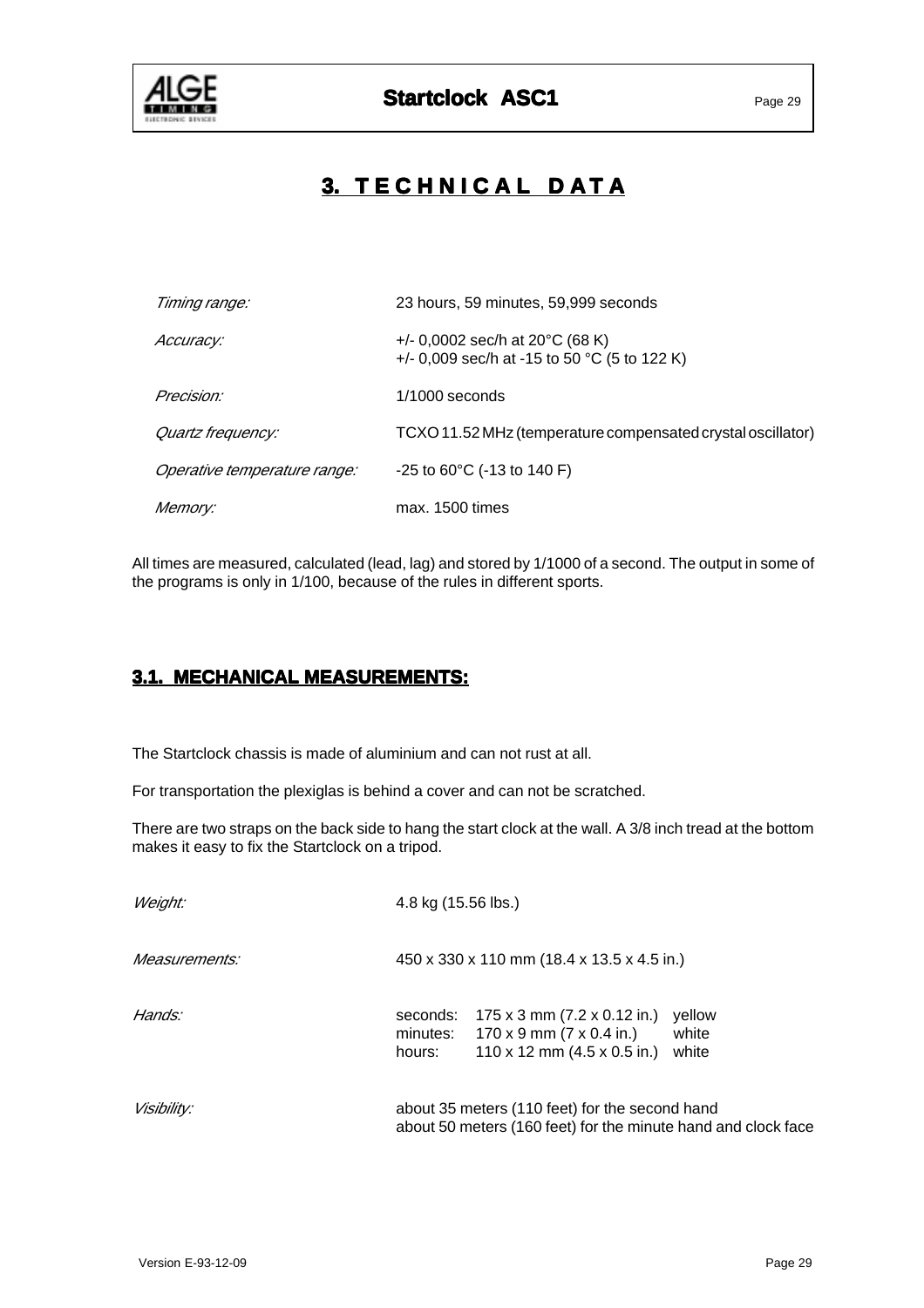

## **3.2. POWER SUPPLY: 3.2. POWER SUPPLY:**

### **Supply: Supply:**

- External with 12 to 16 VDC
- Rechargeable battery (optional)

### **3.2.1. Powerpack: Powerpack:**

The power pack is a gel cell (12V/1.8Ah) and charger which is built into the Startclock

With the battery completely charged and the speaker turned up to high volume the running time of the Startclock is:

| <b>Prints</b> | $-20^{\circ}$ C | $-10^{\circ}$ C | $0^{\circ}$ C   | $20^{\circ}$ C | $40^{\circ}$ C  |
|---------------|-----------------|-----------------|-----------------|----------------|-----------------|
| 0             | 10h             | 11 <sub>h</sub> | 15 h            | 16 h           | 16h             |
| 1000          | 9 h             | 10 <sub>h</sub> | 14 h            | 13 h           | 15h             |
| 3000          | 8 h             | 9 h             | 12 <sub>h</sub> | 13 h           | 13h             |
| 6000          | 7 h             | 8 h             | 10 h            | 11 h           | 11 <sub>h</sub> |

Battery life in hours, dependent on temperature and prints.

The rechargeable battery will last 5% longer if the printouts are made after the race. The battery lasts longer also if you turn down the volume.

#### **Recharging the battery: the battery:**

The built in recharger makes over charging impossible. The Startclock needs only to be plugged into 220 VAC (110 VAC) to charge.

The average charging time is at least 6 to 9 hours.

#### **How to store the Startclock: How the Startclock:**

To prevent the Startclock from having problems, store it with a charged battery.

#### **AC outlet:**

The Startclock is supplied either by 220 VAC or 110 VAC (see label), the rechargeable battery works as a buffer battery.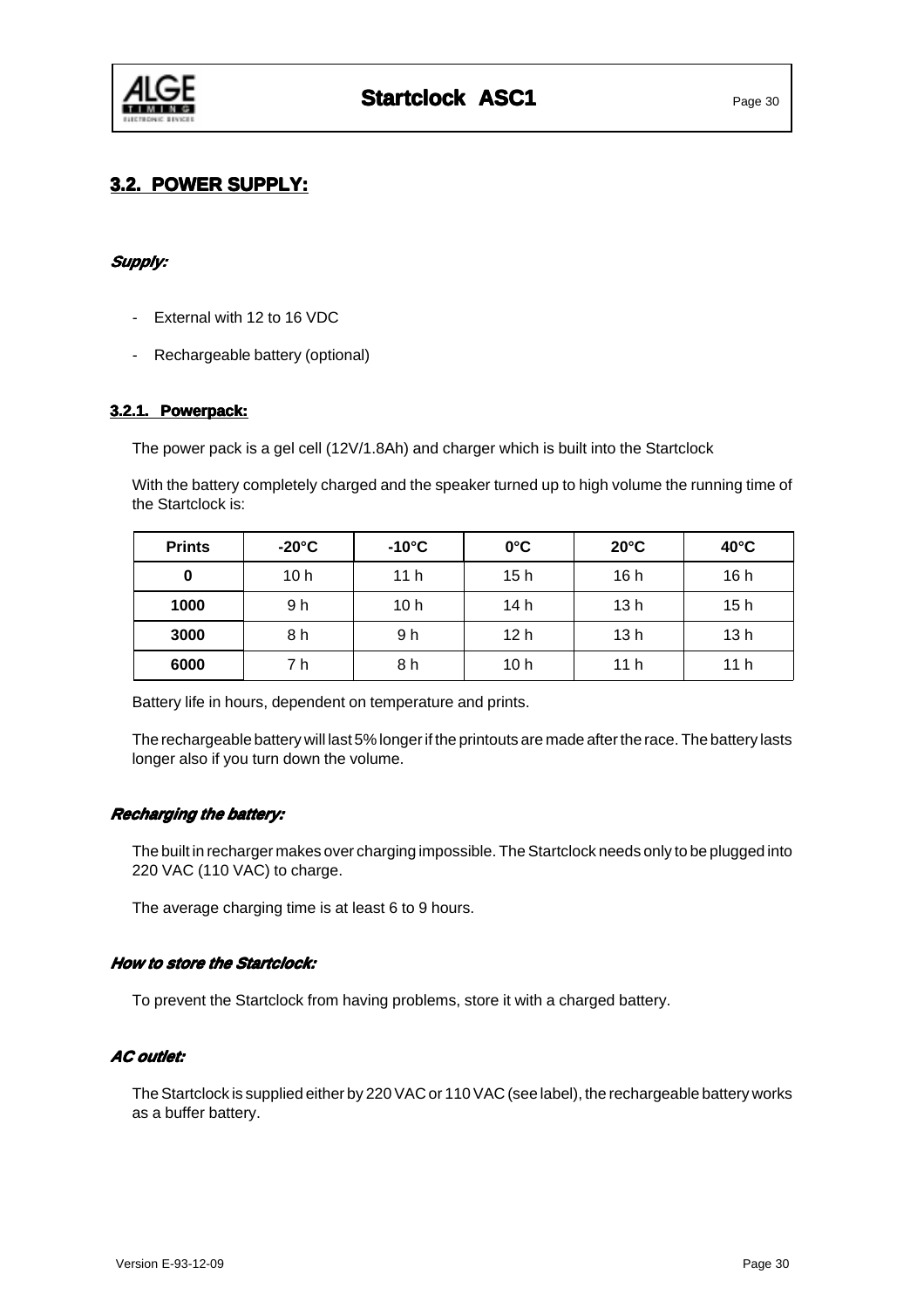

## **3.3. CONNECTIONS AND TYPES OF CONNECTIONS:**

- two sockets for photocells and external supply
- RS 232c interface output
- socket for ALGE printer
- socket for external ALGE speaker
- potential free start impulse output (max. 100V/0,5A)
- socket for start impulse input
- socket for stop impulse input
- socket for external traffic light
- volume control
- on/off switch
- fuse for internal charger (T 1,5A)
- fuse for secondary voltage (T 0,8A)

#### **LIGHTBEAM / EXTERN SUPPLY: LIGHTBEAM**

- 1 ...... channel 1 (start)
- 2 ...... channel 2 (stop)
- 3 ...... ground, 0 V
- 4 ...... external supply (12 16 VDC)
- 5 ...... +5 V regulated
- 6 ...... channel 3 (intermediate time)

#### **RS 232:**

- 1 ...... TXD (data output)
- 2 ...... ground, 0 V
- 3 ...... RXD (data input)
- 4 ...... CTS (busy input)
- 5 ...... RTS (busy output)

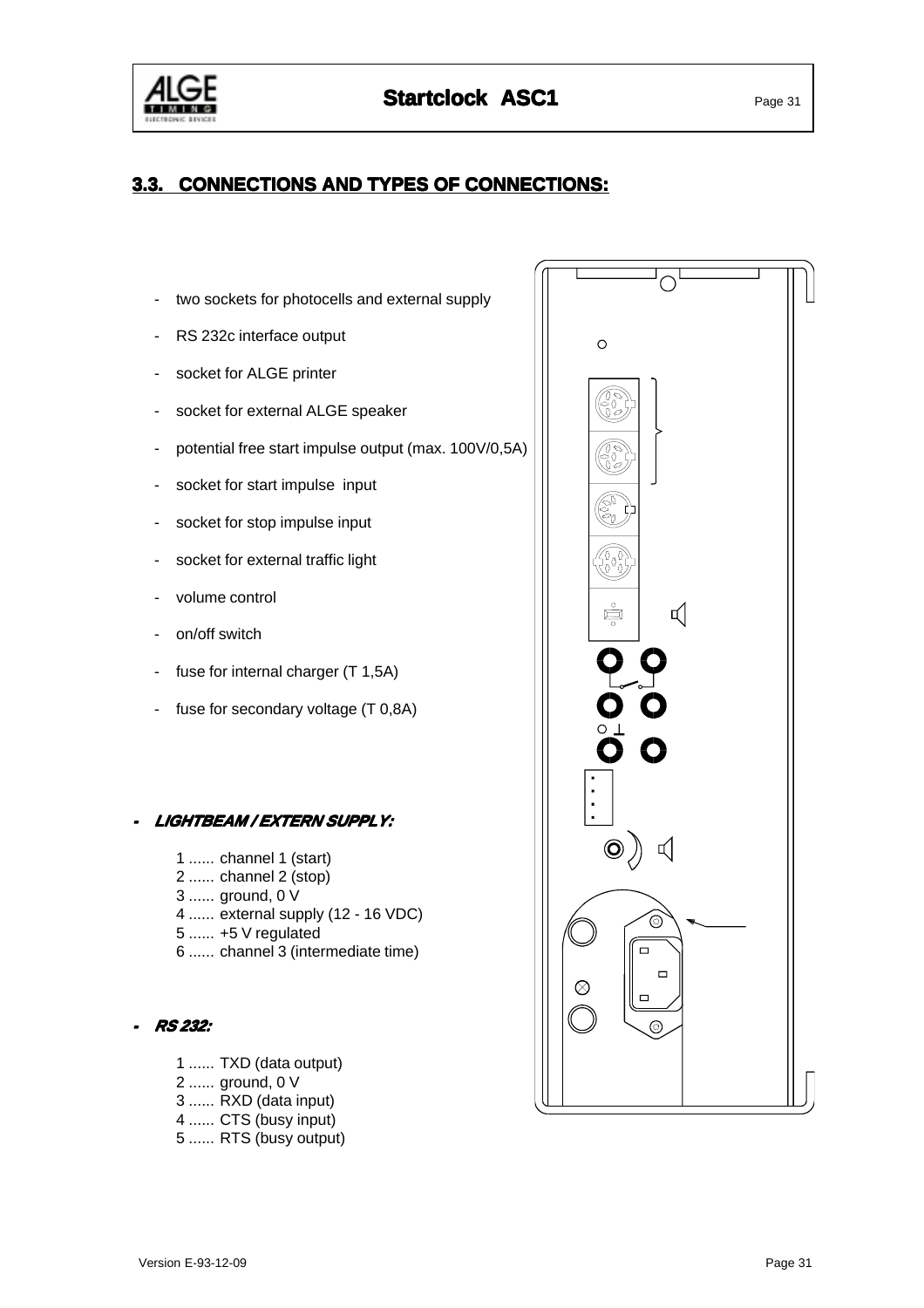

#### **-PRINTER:**

- 1 ...... ground, 0 V
- 2 ...... +12 Volts unregulated
- 3 ...... data out
- 4 ...... +12 Volts unregulated
- 5 ...... data out

#### **- LOUD SPEAKER:**

- o ...... ground (shuts off internal speaker)
- o ...... signal
- o ...... ground (operates both internal and external speaker)

### **- EXTERNAL SIGNAL LIGHT: LIGHT:**

- 1 ...... ground, 0 Volt
- 2 ...... yellow
- 3 ...... green
- 4 ...... +12 Volts (operates both internal and external speaker)

Output code for external lamp driver:

| yellow | green | lamp shows |
|--------|-------|------------|
| off    | off   | red        |
| on     | off   | yellow     |
| off    | on    | green      |
| on     | on    | off        |